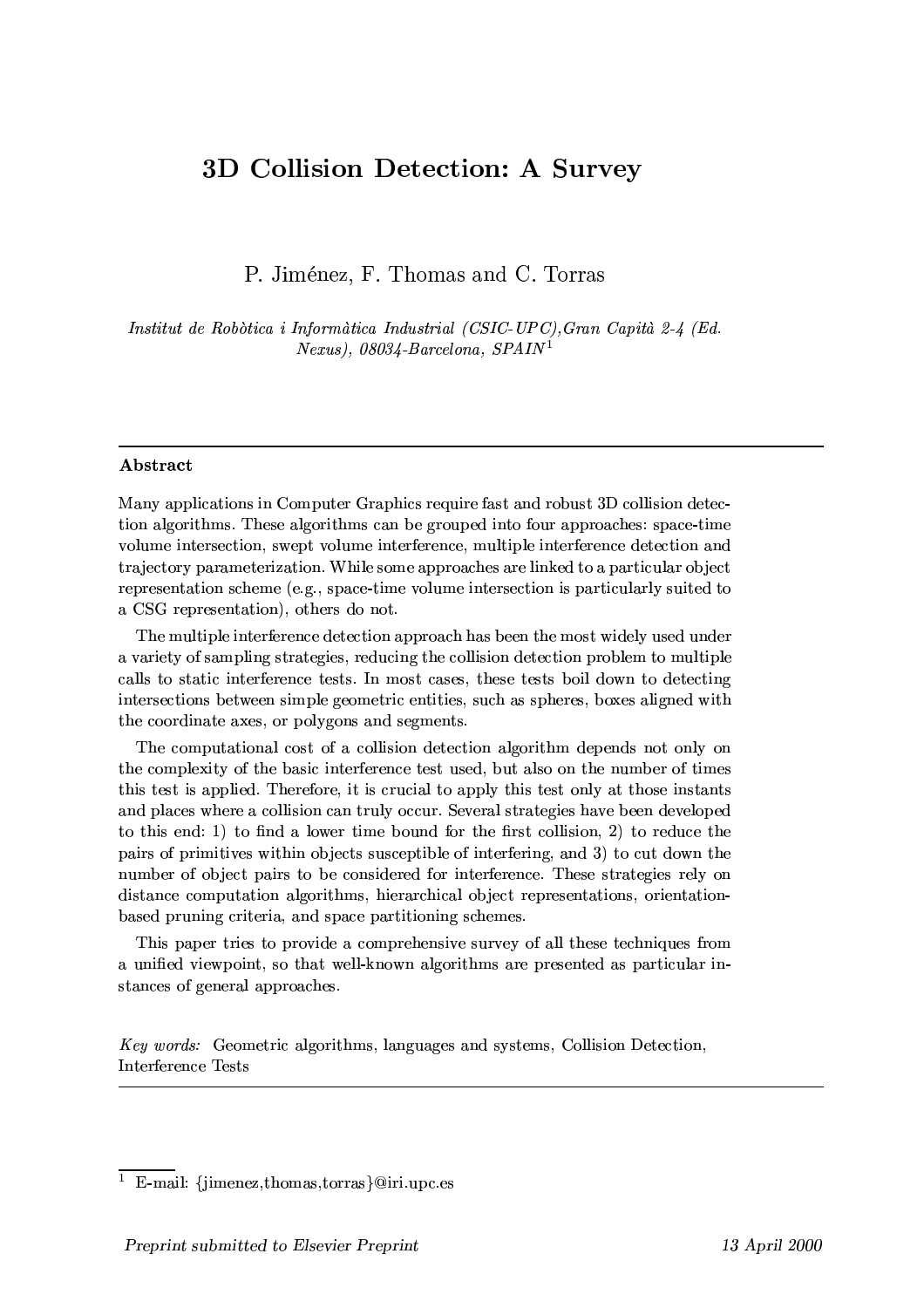#### $\mathbf{1}$ Introduction

Many collision detection algorithms have been proposed in recent years within the fields of Computational Geometry, Robotics, and especially Computer Graphics. Some appear tailored to particular applications, others stem from theoretical concerns, and their diverse origins and aims often hide the common ground on which they lie. This article tries to unravel this common ground.

A recent survey [53] on the subject classifies collision detection algorithms according to the geometric object model used. The present paper is rather oriented towards a systematic characterization of the solving strategies, as explained below. The reader interested in a quick comparison of the most well-known algorithms can have a look at the table in http://brl.ee.washington.edu/BRL/shc/collide.htm

Computer Graphics encompasses a broad set of applications related to Computer-Aided Design, Virtual Reality and Physical Simulation that require fast collision detection. The algorithms developed in this context are above all intended to be of practical use. Contrarily, the field of Computational Geometry seeks to synthesize algorithms with the best possible worst-case complexity, which in many cases entails the design of intrincate data structures. Thus, while computational geometers and graphicists have a substantial overlap of interest in geometry, their algorithms obey markedly different purposes.

Computational geometry algorithms often assume "general position" but real-world models tend to have a lot of degeneracies such as coplanar or parallel faces. Thus, any assumption of "general position" is inappropriate in practical settings. Not only degeneracies, but also "bad data", lead to challenging problems. For example, as noted in [40], polyhedral models generated by some widely used CAD systems tend to have various degrees of nearly coplanar vertices, i.e., polygonal faces bounded by four or more vertices where the vertices only approximately lie on the same plane. And even worse, many models tend to have self-intersections, i.e., they contain faces which intersect at places other than their boundaries. As a consequence, practical collision detection algorithms are shaped not only by the application itself, but also by the challenging inputs arising in practice.

The application largely delimits the kind of algorithms to be applied. For example, while the path taken by the moving object in Virtual Reality applications is not known a priori, precisely specified trajectories have to be checked for collision in rigid body physical simulation systems that involve the exact reproduction of mechanical processes. Thus, a trajectory-based approach, suitable in the latter case, would be useless in the former one. Moreover, when the application allows it and for efficiency's sake, a collision detection algorithm might deliberately introduce error. For example, objects might be crudely approximated by cubes, spheres, polyspheres, etc., and complex trajectories decomposed into simpler ones or simply discretized. Practical collision detection algorithms have long sought to exploit this tradeoff between solution quality and computational time. We devote an important part of this survey to these approximations.

The paper is structured as follows. Section II shows that the available collision detection approaches lie within two main categories: geometric and algebraic, and explains how those based on the former category apply two techniques: projection and sampling, or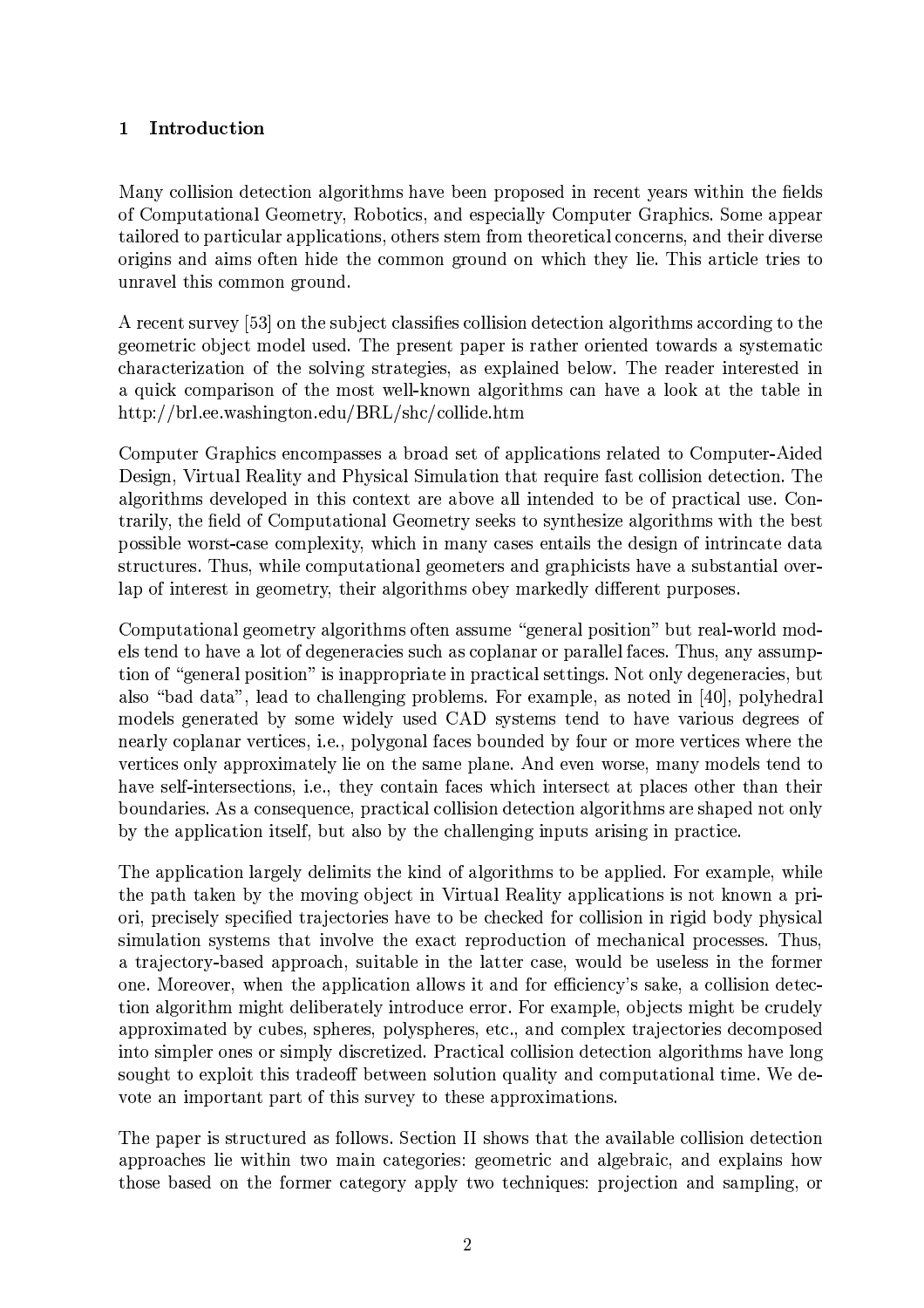combinations of them. This overview makes clear that tests for static interference between simple geometric entities lie at the base of most detection approaches. Section III presents these tests. The efficiency of a basic interference test does not guarantee that a collision detection algorithm based on it is in turn efficient, because the number of times the test is applied is another key factor. Thus, Section IV reviews the different strategies to restrict the application of the interference test to those instants (time bounds) and object parts (space bounds) at which a collision can truly occur. Finally conclusions are sketched in Section V.

#### $\overline{2}$ Approaches to collision detection

Collision detection admits several problem formulations, depending on the type of output sought and on the constraints imposed on the inputs. The simplest decisional problem, that looking for a yes/no answer, is usually stated as follows: Given a set of objects and a description of their motions over a certain time span, determine whether any pair will come into contact. More intricate versions require finding the time and features involved in the collision. Placing constraints on the inputs is a usual way of simplifying problems. Thus, often objects are assumed to be polyhedra, usually convex ones, and motions are constrained to be translational or linear in a given parameter space.

In the following subsections the four main approaches that have been proposed to deal with the different instances of the collision detection problem are described.

#### 2.1 Spatio-temporal intersection

The most general representation of the collision detection problem is based on the extrusion operation [13]. The *extruded volume* of an object is the spatio-temporal set of points representing the spatial occupancy of the object along its trajectory. A collision between two objects occurs if, and only if, their extruded volumes intersect (see Figs. 1 and  $2^2$ ).

The extrusion operation is distributive with respect to the union, intersection and set difference operations. This motivated the development of the extrusion approach in the context of Constructive Solid Geometry (CSG) representations. The mentioned distributive property guarantees that an object and its extruded volume can be represented through the same boolean combination of volumetric primitives and extrusions of these primitives. respectively.

The formal beauty of this approach is partially occluded by the high cost of its practical implementation, whose bottleneck is the generation of the 4D extruded volumes themselves. Thus, for example, the extrusion of a linear subspace subject to a constant angular velocity is bounded by a helicoidal hypersurface. For this reason, the implementation deals only with linear subspaces subject to piecewise translational motions [13].

 $2$  Almost all figures that illustrate the different issues in the text represent the corresponding 2D situation for clarity.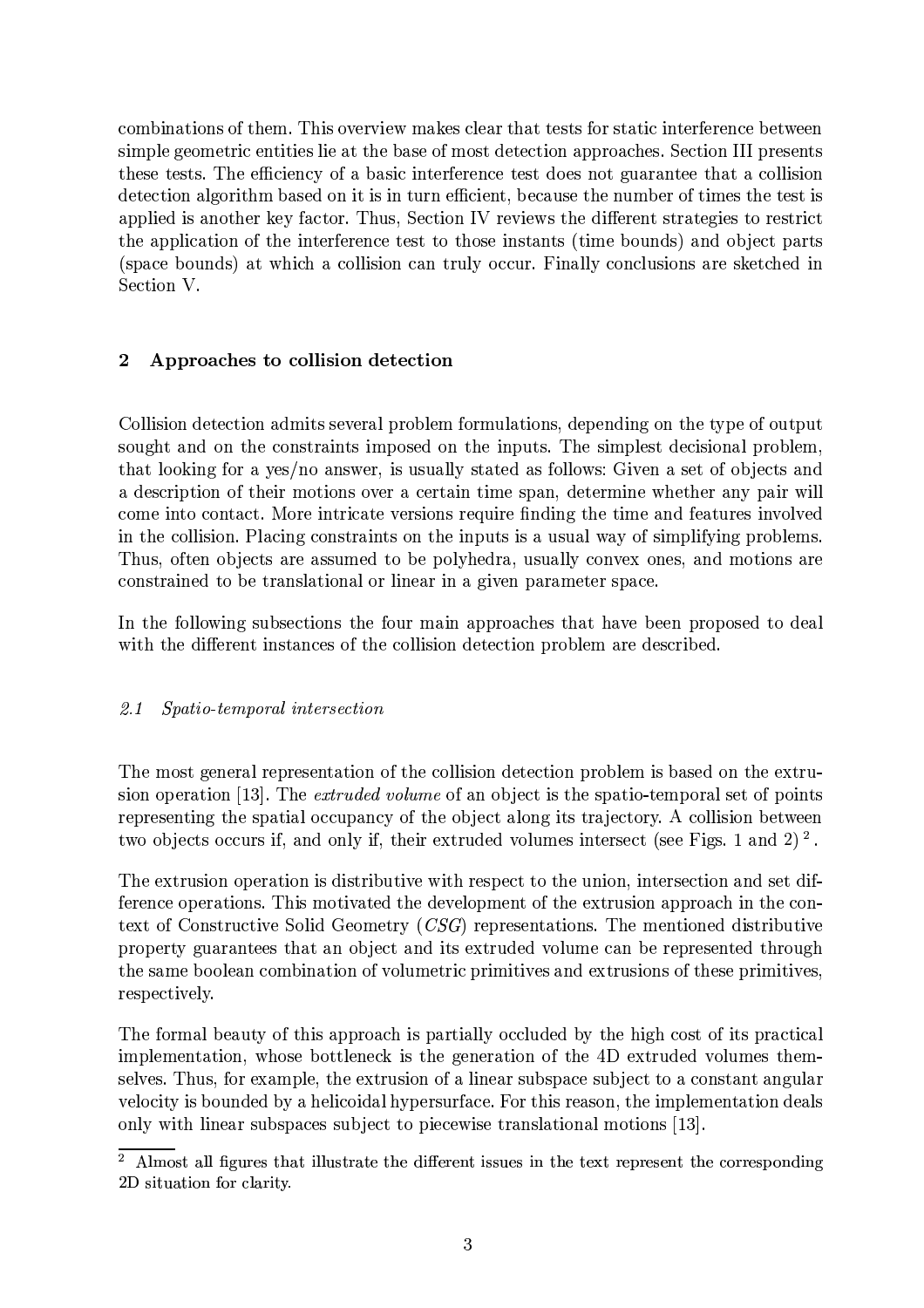

Fig. 1. Extruded and Swept Volumes. Time is explicitly taken into account. Since the extruded volumes interfere, a collision is detected. Below, the corresponding swept volumes in 2D are  $shown.$ 



Fig. 2. Extruded and Swept Volumes (cont.). Here no collision takes place, and therefore the extruded volumes do not interfere. Note that the corresponding swept volumes in 2D are the same as those in the previous figure.

If the computation of the extruded volumes in 4D were simple, no other approaches would have been introduced, since they are all aimed at avoiding this explicit computation. These approaches are either geometric or algebraic. Among the geometric ones, two main alternatives have been proposed, namely projecting the extruded volume onto a lowerdimensional subspace -which leads to the swept volume approach- and sampling along the trajectory, which boils down to the repeated application of an intersection detection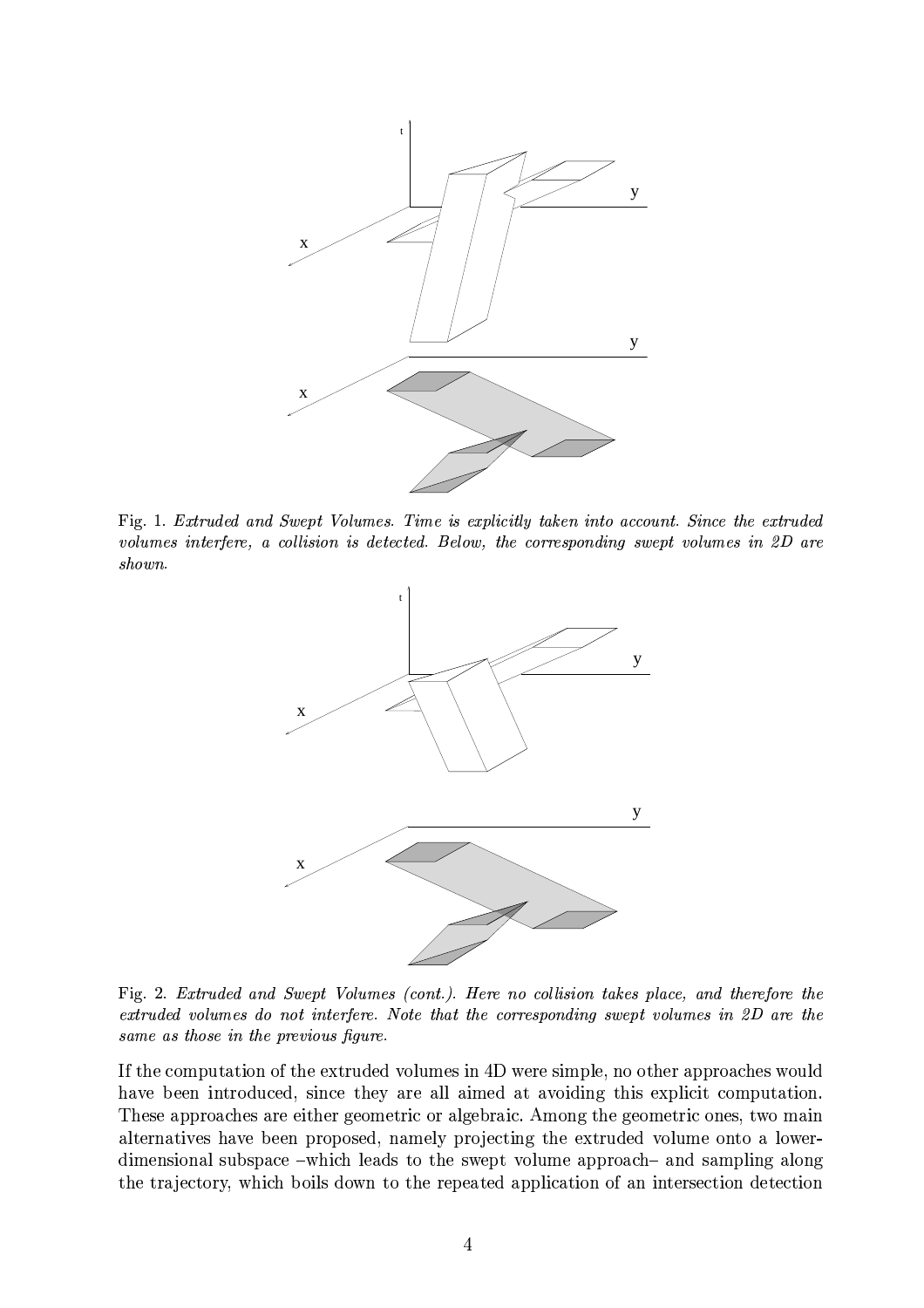algorithm. The algebraic approach consists of parameterizing the trajectory. Next, we describe these approaches.

#### 2.2 Swept volume interference

The volume containing all the points occupied by a moving object during a time period is called the *swept volume*. If the swept volumes for all the objects in a scene do not intersect, then no collision between them will occur during the specified time period. However, this is a sufficient, but not a necessary condition: It may happen that the swept volumes intersect but no collision takes place. This fact is shown in Figs. 1 and 2. In both situations the same swept volumes are generated, but only in the first situation collision actually occurs.

In order for the condition to be also necessary, the sweep has to be performed according to the *relative* motion of one object with respect to another one, for each pair of objects. In this case, while one of the objects is considered fixed, the volume swept out by the other one during its relative motion is computed. This can be computationally very costly, although now it can be ensured that, if the swept volume intersects with the fixed one, collision actually happens.

The generation of the swept volume is also computationally expensive. This is the reason why many works adhering to this approach deal with convex approximations of the swept volume and, only when the global swept volumes intersect, they proceed to split the trajectory into pieces and to compute a convex approximation of the swept volume for each piece. For convex objects, Foisy and Hayward [29] have proved that the approximations obtained in the successive splittings of the trajectory converge to the real swept volume.

Simplifying alternatives are restricting the shapes and trajectories to very simple ones [41]. and creating implicitly the swept volume from the volumes swept out by the primitives of the boundary representation  $B$ -rep [10]. Recall that an object can be described by the surface bounding it, so that the B-rep description of a polyhedra, for example, consists of a list of its boundary primitives (vertices, edges, and faces) together with their topological adjacencies.

#### 2.3 Multiple interference detection

The simplest way to tackle collision detection is to sample object trajectories and repeatedly apply a static interference test. The way sampling is performed is crucial for the success of the approach. A too coarse sampling may miss a collision, while a too fine one may be computationally expensive. The reasonable way out is to apply *adaptive sampling*.

Ideally, the next time sample should be the earliest time at which a collision can really occur. The different sampling strategies differ in the way this earliest time is estimated. The most crude estimation is the one relating a lower bound on the distance between objects to an upper bound on their relative velocities  $[11,25]$ .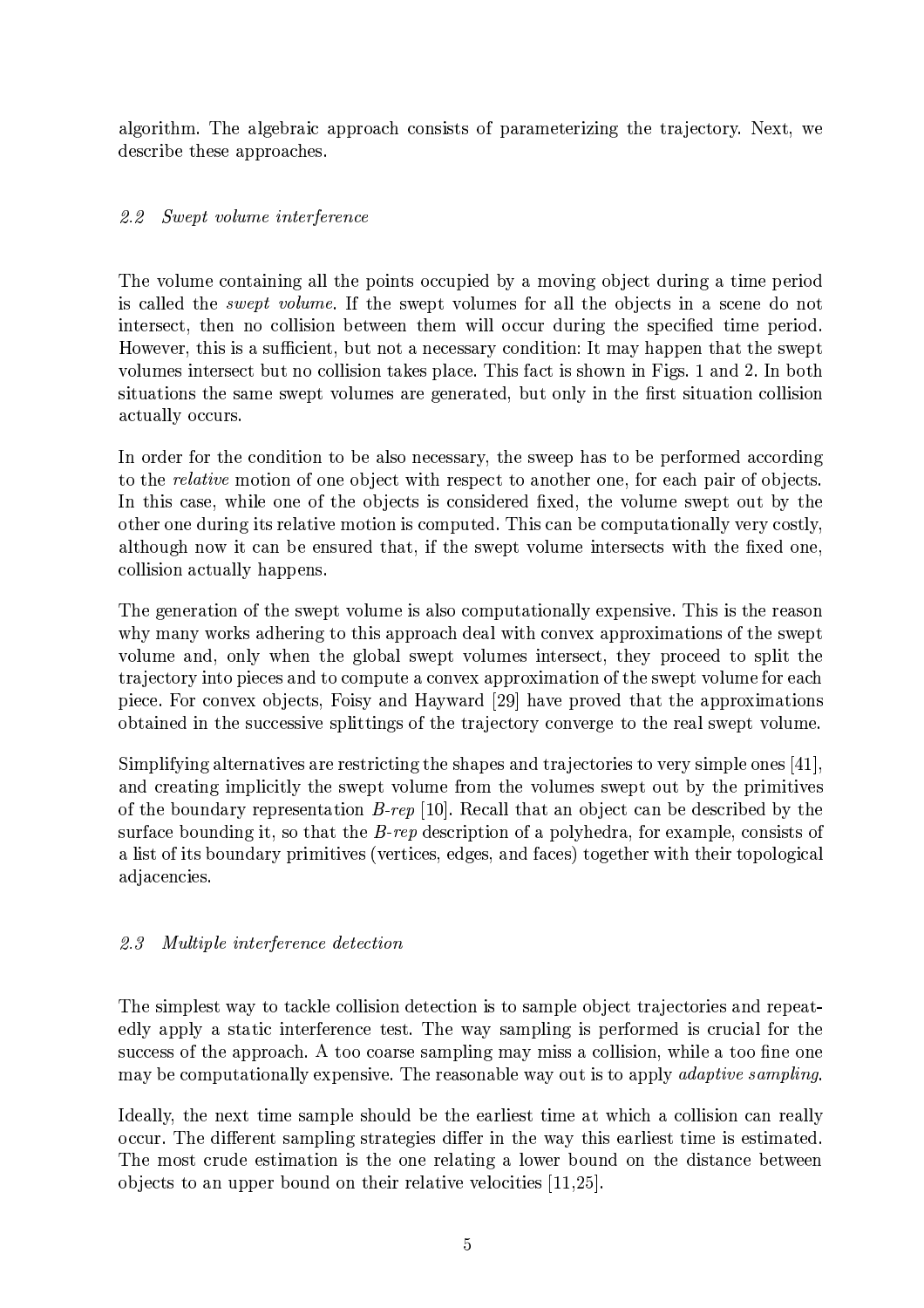More sophisticated strategies take not only distance into account, but also directional information. One such strategy [33] requires computing the closest points from two convex polytopes (extended to general convex objects in [32]) at the current time sample, as well as the line joining them. The first future instant at which the projections of the objects on the line meet is taken as the next time sample (see Fig. 3). Therefore, this technique can be viewed as a hybrid of sampling and projecting onto lower-dimensional subspaces (a 1D) subspace in this case), according to the terminology introduced at the end of Section 2.1.



Fig. 3. Adaptive time sampling. The starting position is depicted in  $(a)$ , where the closest points and the line joining them are computed. The projections of the objects on this line meet at instant (b), which is taken to be the next time sample. At this instant, the new closest points are computed (c), and the next time sample, where the polygons do actually collide, is determined in the same way  $(d)$ .

Since the closest points between two objects lie always in their boundaries, it is usual practice to resort to *B-reps* when following a multiple interference detection approach. However, as we shall see in Section 4, to confine the application of the interference test to those object parts susceptible of colliding first, spatial partitioning techniques such as octrees and voxels have also been used in conjunction with this approach.

#### $2.4$ Trajectory parameterization

The collision instant can be analytically determined if the object trajectories are expressed as functions of a parameter (time). For example, consider the simple case in which a point undergoes a linear motion and we want to detect if it intersects a fixed triangle in space. Then, the parametric vector equation

$$
\mathbf{p} + (\mathbf{p}' - \mathbf{p})t = \mathbf{p}_0 + (\mathbf{p}_1 - \mathbf{p}_0)u + (\mathbf{p}_2 - \mathbf{p}_0)v
$$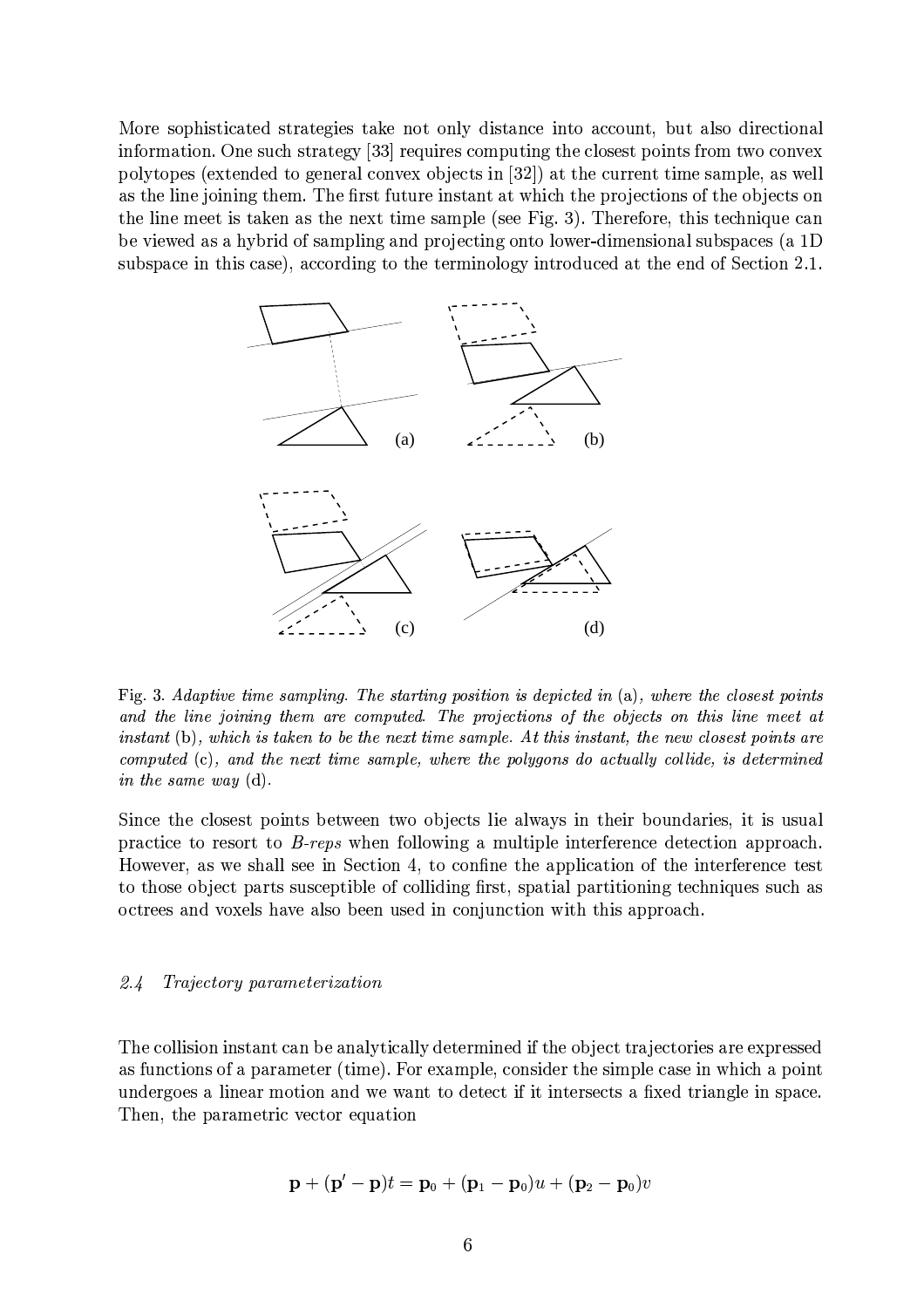where **p** and **p'** are the initial and final positions of the point and the **p**<sub>i</sub>'s define the triangle, is set up and solved for the variables  $u, v$ , and  $t, u$  and  $v$  are parametric variables for the plane defined by the triangle, whereas  $t$  is a time variable which is 0 at the beginning of the simulation step, and 1 at the end. If  $0 \le t \le 1$  and  $u \ge 0$  and  $v \ge 0$  and  $u + v \le 1$ , then the point intersects the triangle during the time step [61]. This vector equation represents three scalar equations in three unknowns which can be reduced to a single polynomial in  $t$ .

Conditions of intersection for general polyhedra following complex trajectories can be set up in the same way, the only difference being the degree of the polynomials in the variable t to be solved. When rotations are present, the resulting expressions contain trigonometric functions, but they can also be reduced to polynomials in a single variable by means of a proper change of variables.

Depending on the trajectories, the degrees of the resulting polynomials may be arbitrarily high. Then, as polynomials of order 5 and above cannot be solved analytically, the determination of the collision instant can be computationaly very expensive for arbitrary trajectories.

In [18], the problem is tackled in a radically different way: a trajectory connecting two arbitrary configurations for a moving polyhedron in a polyhedral environment is designed so that the obtained polynomials are of degree 3; i.e., the lowest possible degree when the moving polyhedron translates and rotates simultaneously. A polyhedra interference test is expressed as a combination of parameterized basic contact functions, these functions reflecting the spatial relationships between the primitives of the  $B$ -rep of the polyhedra. The zeros of these functions delimit several time intervals, whose combination according to the interference test provides the desired set of intervals over which objects would be intersecting, if they were adhering to the predefined trajectories. While [18] uses a parameterization based on quaternions, [46,72] follow the same approach using homogeneous coordinates.

In [73], the problem of detecting collisions between deformable models is regarded as a constrained minimization problem, which is solved using interval Newton methods.

In the context of Computer Graphics, a parameterized collision condition can be easily derived for triangulated surface representations [61], which can be extended to non-rigid time-dependent parametric surfaces [87].

#### $\bf{3}$ Static interference detection

All but the last approach described in the preceding section eventually require to apply a static interference test between either 3D volumes or 4D ones. Here efficient interference detection strategies are described, where the considered objects are convex or non-convex polyhedra. Convexity plays a very important role in the performance of interference detection algorithms, and it is therefore used as criterion for classifying these strategies.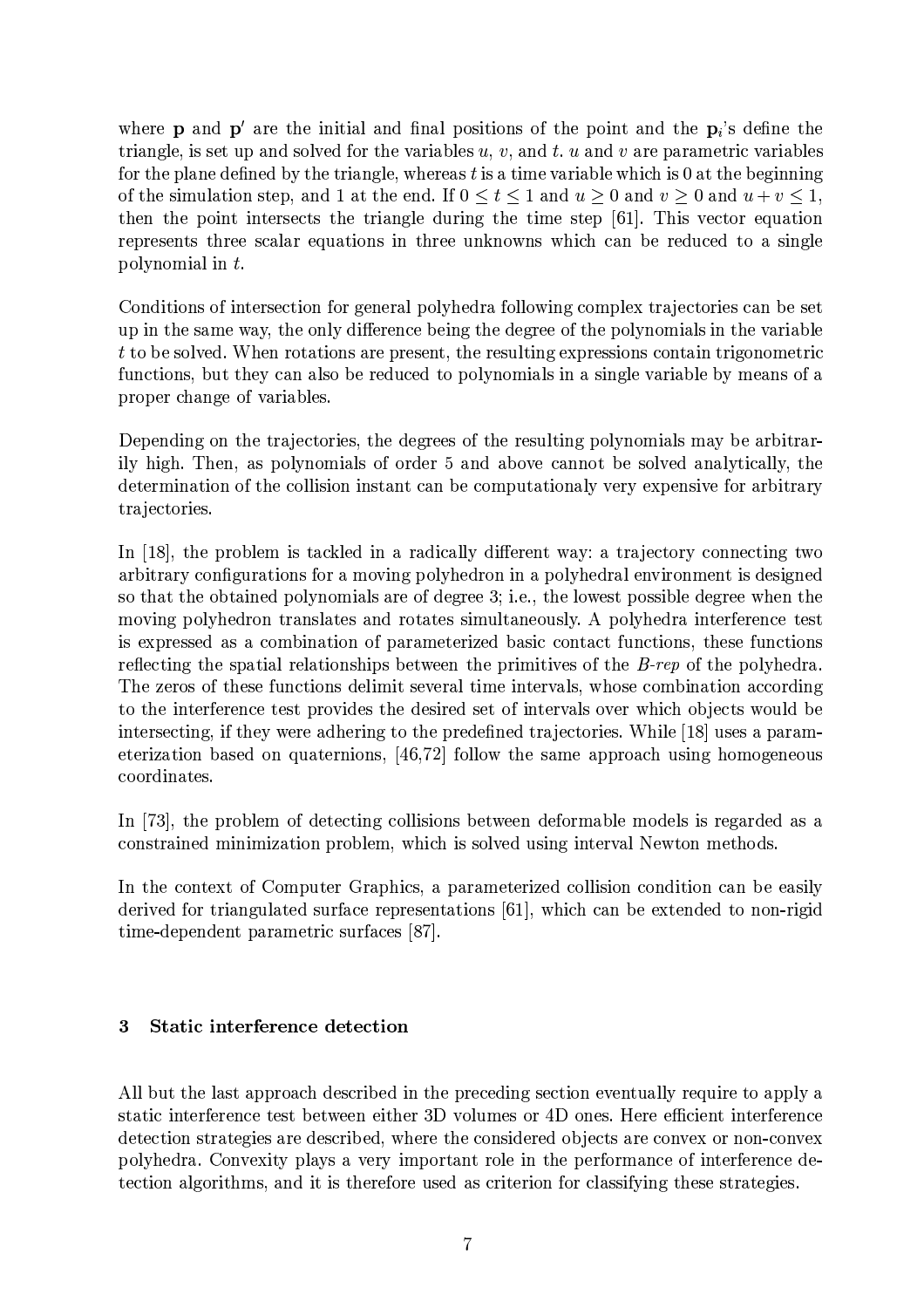#### $3.1$ Convex polyhedra

As pointed out in [52], intersection detection for two convex polyhedra can be done in linear time in the worst case. The proof is by reduction to linear programming, which is solvable in linear time for any fixed number of variables. If two point sets have disjoint convex hulls, then there is a plane which separates the two sets. The three parameters that define the plane are considered as variables. Then, a linear inequality is attached to each vertex of one polyhedron, which specifies that the point is on one side of the plane, and the same is done for the other polyhedron (specifying now the location on the other side of the plane).

Moreover, convex polyhedra can be properly preprocessed [27] to make the complexity of intersection detection drop to  $O(\log n \log m)$ . Preprocessing takes  $O(n+m)$  time to build a hierarchical representation of two polyhedra with n and m vertices. The lowest level  $P_1$ in the hierarchical representation is the original polyhedron, the highest one, say  $P_r$ , is a tetrahedron (where  $r = O(\log n)$ ). At each level of the hierarchy, vertices of the original polyhedron are removed, such that they form an independent set (i.e., are not adjacent) in the polyhedron corresponding to the previous hierarchical level, and the corresponding edge and face adjacency relationships are updated. These hierarchical representations need to be computed only once, and they can be used for any interference query involving the same polyhedra. The algorithm described in [27] actually computes the *separation* (i.e., the minimum distance) between the polyhedra, interference is detected implicitly when this separation turns out to be null.

Actually, most algorithms used to detect interferences between convex polyhedra rely on the computation of the minimum distance and will be described in Section 4.4.1.

#### $3.2$ Polyhedra with convex faces

Disregarding the case in which one polyhedron is fully inside another one<sup>3</sup>, they intersect if their boundaries do. The detection of intersections between polyhedral surfaces reduces to detecting that an edge of one surface is piercing a face of the other surface. Since all edges are to be tested against all faces, the complexity of procedures following this scheme is necessarily  $O(nm)$ . However, when faces are convex polygons, interference detection becomes quite simple and easy to implement, as explained below.

This reduction of the interference problem to detecting edges piercing convex faces, formulated using the idea of *predicates* associated with *basic contacts*, was introduced in [17]. There are two basic contacts between two polyhedra. One takes place when a face of one polyhedron is in contact with a vertex of the other polyhedron (Type-A contact), and the other when an edge of one polyhedron is in contact with an edge of the other polyhedron (Type-B contact).

Later it is shown that this case is no exception, since it can be dealt with using the same procedures.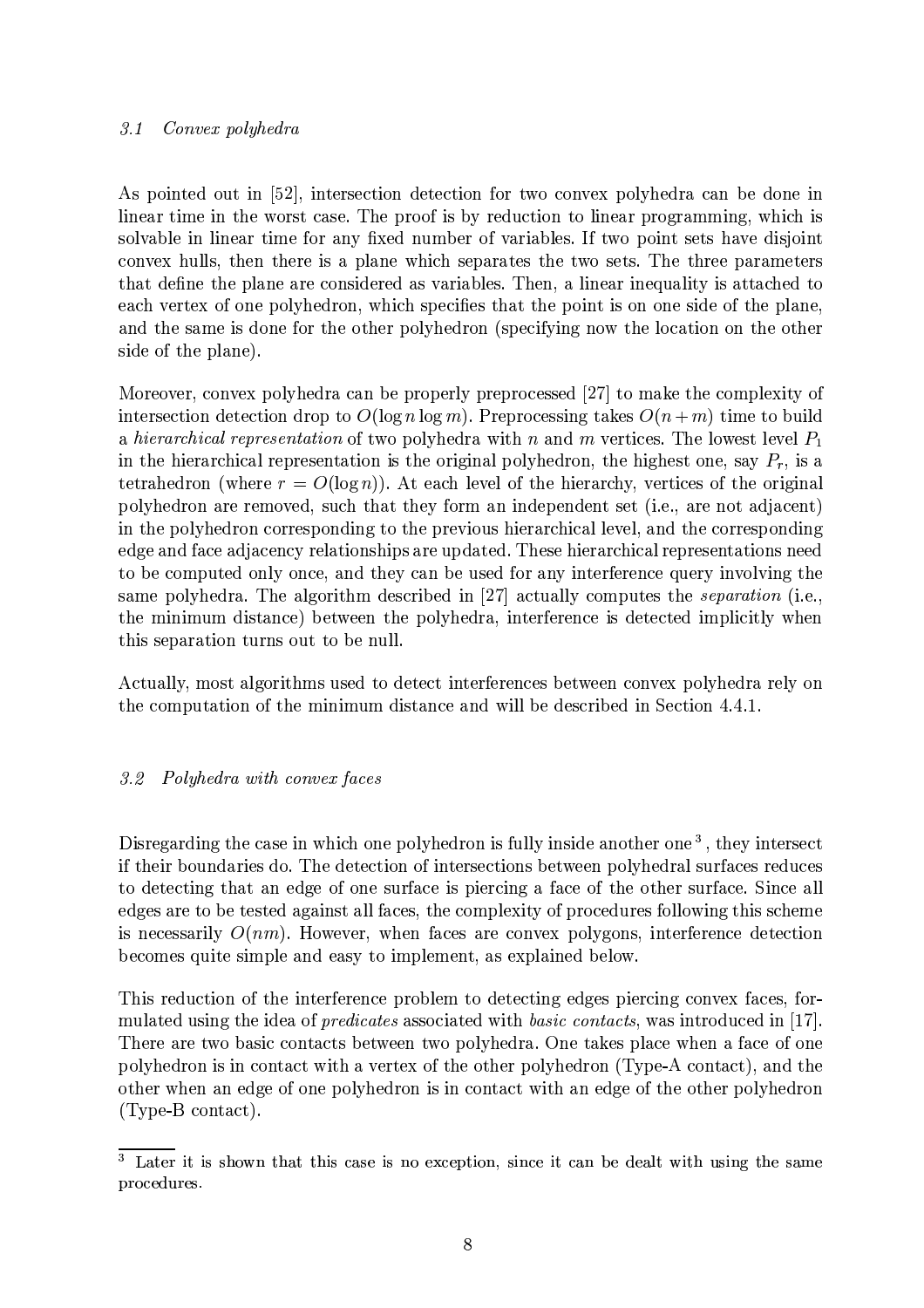It is possible to associate a predicate with each basic contact, which will be true or false depending on the relative location between the geometric elements involved. Let us assume that face  $F_i$  is represented by its normal vector  $f_i$ ; edge  $E_j$ , by a vector  $e_j$  along it; and vertex  $V_k$  by its position vector  $\mathbf{v}_k$ . Although this representation is ambiguous, any choice of vector orientation leads to the same results in what follows.

According to Fig. 4(a), predicate  $\mathbf{A}_{V_i,F_j}$ , associated with a basic contact of Type-A, is defined as true when

$$
\langle \mathbf{f}_j, \mathbf{v}_i - \mathbf{v}_k \rangle > 0,\tag{1}
$$

for any vertex  $V_k$  in face  $F_j$ , and false otherwise.

According to Fig. 4(b), predicate  $B_{E_i,E_j}$ , associated with a basic contact of Type-B, is defined as true when

$$
\langle \mathbf{e}_i \times \mathbf{e}_j, \mathbf{v}_m - \mathbf{v}_k \rangle > 0, \tag{2}
$$

 $V_m$  and  $V_k$  being one of the two endpoints of  $E_i$  and  $E_j$ , respectively, and false otherwise.



Fig. 4. Geometric elements involved in the definition of the predicates associated with Type-A (a) and Type-B  $(b)$  basic contacts.

It can be checked [17] that if one of the following boolean expressions

$$
\mathbf{O}_{E_i, F_j}^{out} = \neg \mathbf{A}_{V_x, F_j} \land \mathbf{A}_{V_y, F_j} \land \bigwedge_{E_k \in edges(F_j)} \mathbf{B}_{E_i, E_k}
$$
  
\n
$$
\mathbf{O}_{E_i, F_j}^{in} = \mathbf{A}_{V_x, F_j} \land \neg \mathbf{A}_{V_y, F_j} \land \bigwedge_{E_k \in edges(F_j)} \neg \mathbf{B}_{E_i, E_k}
$$
\n(3)

is true, then edge  $E_i$  intersects convex face  $F_j$ , provided that its edges  $(E_k)$  are traversed counter-clockwise (refer to Fig. 5).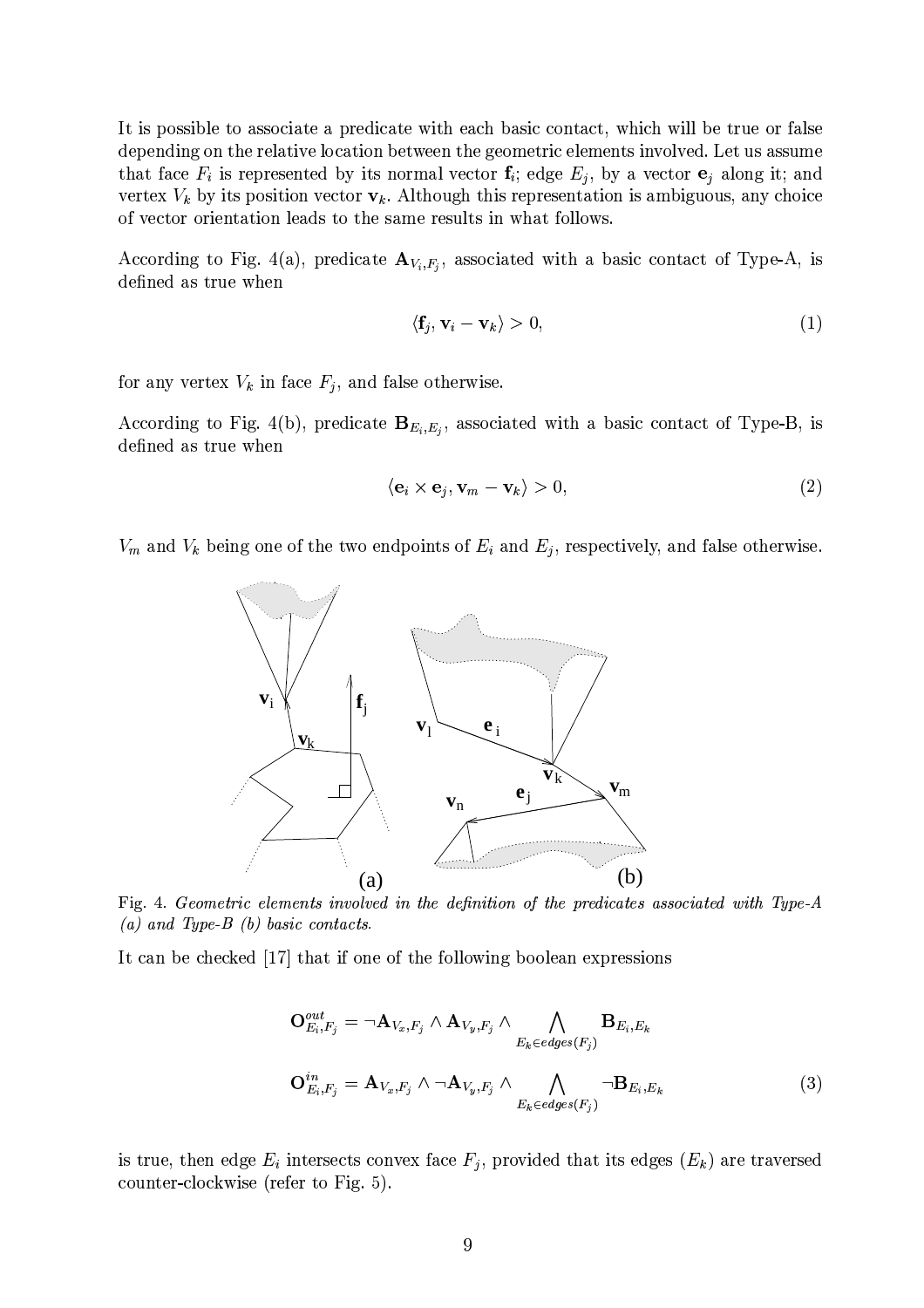

Fig. 5. Basic edge-face intersection test (convex faces).

The case where one of the polyhedra is completely contained inside the other one can be handled with the same tools, by drawing an arbitrary ray from any point on the first polyhedron: if this ray intersects an odd number of faces of the second polyhedron (which can be checked with equation  $(3)$ , then inclusion exists.

#### $3.3$ General polyhedra

General non-convex polyhedra are qualitatively more difficult to handle. Therefore, most authors resort to decomposing them or their boundaries into convex parts (convex polyhedra or polygons, respectively), and to apply interference detection algorithms to those parts. Few works try to cope directly with non-convex polyhedra, without decomposing them. Moreover, note that, in general, it is not possible to express a non-convex curved object as the union of convex objects; for example, consider a block with a cylindrical hole drilled into it. This is the reason why the more accurate is the polyhedral aproximation of a curved object, the more complex is, in general, its decomposition into convex parts.

#### $3.3.1$ Decomposition into convex parts

It is possible to apply the above algorithms to non-convex polyhedra just by decomposing them into convex entities. Typically, decomposition is performed in a preprocessing step, and therefore has to be computed only once. The performance of this step is a tradeoff between the complexity of its execution and the complexity of the resulting decomposition. For example, the extreme case of solving the minimum decomposition problem is known to be NP-hard in general [3]. On the other hand, algorithms such as that in [19] can always partition a polytope of *n* vertices into at most  $O(n^2)$  convex entities.

Some interference detection algorithms work exclusively with convex polyhedra, others need only the faces of the polyhedron to be convex. In the first case, preprocessing will consist in a solid decomposition of the non-convex polyhedra, the output consisting of a set of smaller convex polyhedra (see [22,6]), whereas in the second case only a surface decomposition algorithm will be needed [21,20]. In any case, a number of additional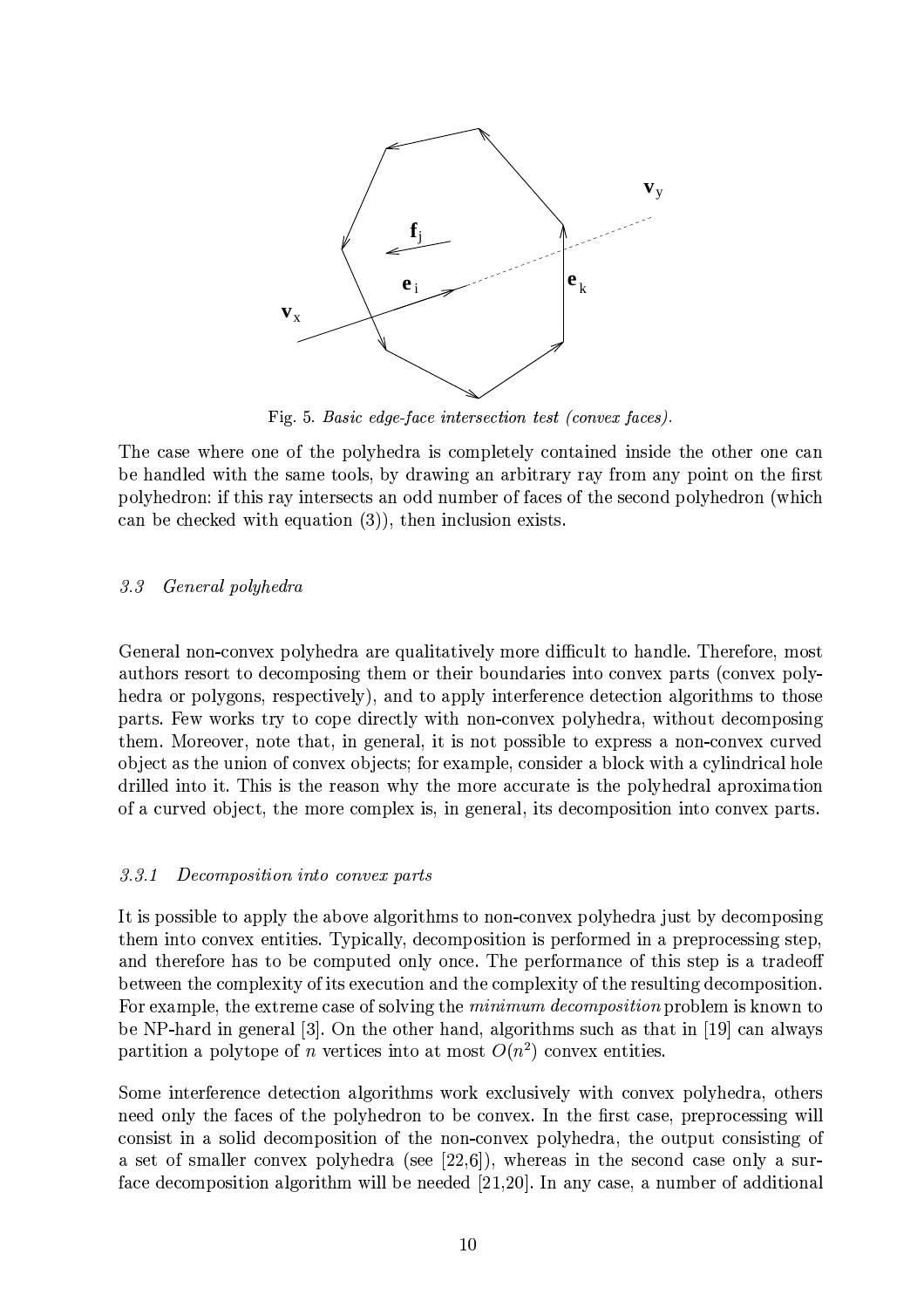fictitious entities are created, that have to be considered in the intersection tests.

#### $3.3.2$ Direct approach

It has long been known [10] that, even for non-convex faces, a simple two-step test suffices to detect whether an edge intersects a face. First, check if the edge endpoints are on opposite sides of the face plane. If so, check whether the point of intersection between the edge and the face plane is located inside the face, by simply casting a ray from this point and determining how many times the ray intersects the polygon. Then, if this number is odd, intersection does exist (odd-parity rule). Note that the latter check corresponds directly to solving a *point-in-polygon* problem, for which several alternatives, different from that of shooting a ray, have been proposed [63], p. 239.

As mentioned in the preceding section, the application of this test to all edge-face pairs leads to an  $O(nm)$  complexity. Thus, a quadratic number of intersection points may need to be computed to ascertain that there is no intersection between two polyhedra. A way to avoid these intersection computations is to reduce the test to computing the signs of some determinants [76], as in many other problems arising in Computational Geometry  $|2|$ .



Fig. 6. Basic edge-face intersection test (general faces).

Consider a face from one polyhedron, defined by the ordered sequence of vertices around it, represented by their position vectors  $\mathbf{p}_1, \ldots, \mathbf{p}_l$ , expressed in homogeneous coordinates (that is,  $\mathbf{p}_i = (p_{x_i}, p_{y_i}, p_{z_i}, 1)$ ), and an edge from the other, defined by its endpoints **h** and t. Then, consider a plane containing the edge and any other vertex, say  $\mathbf{v}$ , of the same polyhedron, so that all edges in the face whose endpoints are not on opposite sides of this plane are discarded. In other words, we define, according to Fig. 6,  $s := \text{sign} |\mathbf{h} \mathbf{t} \mathbf{v} \mathbf{p}_i|$ . Then, if  $\mathbf{p}_i$  and  $\mathbf{p}_{i+1}$  are on opposite sides, s should have a different sign from that of  $|\mathbf{h} \mathbf{t} \mathbf{v} \mathbf{p}_{i+1}|$ .

It can be checked [76] that, if the number of edges straddling the plane and satisfying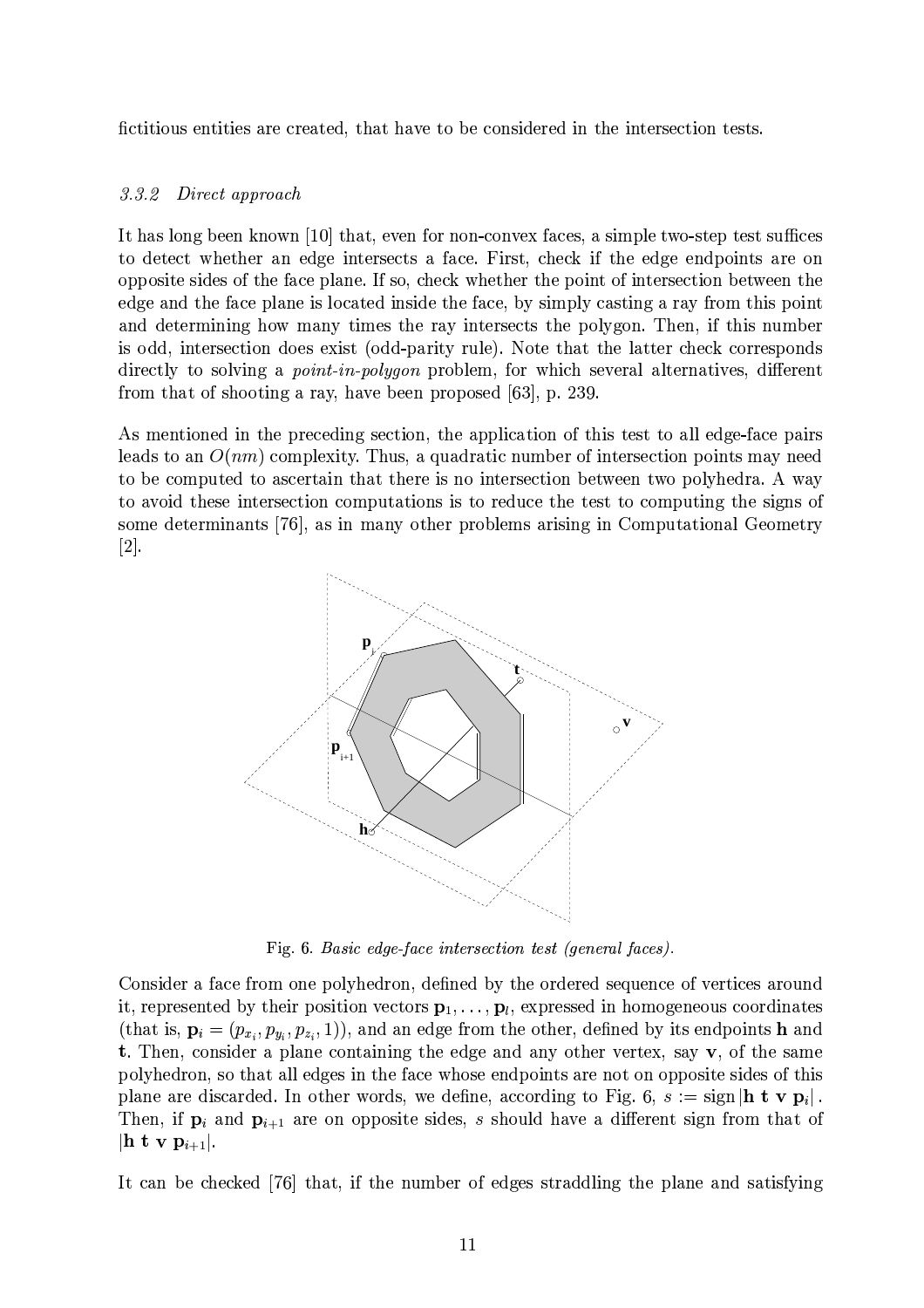$s * sign \vert h \cdot p_i \vert_p \vert > 0$  is odd, then the face is intersected by the edge. Actually, this is a reformulation of the odd parity rule that avoids the computation of any additional geometric entities such as those resulting from plane-edge or line-edge intersections.

The two special cases in which the arbitrary plane intersects at one vertex of the face or it is coplanar with one of the edges lead to determinants that are null. Actually, equivalent situations also arise when the ray shooting strategy is used. In order to take them into account, a simple modification of the odd parity rule has to be introduced as in [10].

It is also worth mentioning that, if the arbitrary point  $\bf{v}$  is a vertex of one of the two faces in which the edge lies, different from its endpoints, the above approach is a generalization of Canny's predicates, since these predicates can also be expressed in terms of signs of determinants involving vertex locations [76].

Thus, in order to decide whether two non-convex polyhedra intersect, only the signs of some determinants involving the vertex location coordinates are required. Since the signs of all the involved determinants are not independent, it is reasonable to look for a set of signs from which all other signs can be obtained. This is discussed in [75] through a formulation of the problem in terms of oriented matroids.

#### $\overline{\mathbf{4}}$ Strategies for time and space bounding

Even if a basic interference test is made very efficient, as described in the preceding section, the collision detection algorithm can still be computationally expensive if the basic test has to be applied many times. Thus, the key aspect of any collision detection scheme is to restrict as much as possible when and where this test is applied, by taking advantage of the objects' geometry and the objects' dynamics, if this information is available. Knowing how the objects are moving and how far away they are from one another, it is possible to bound the time interval where the collision is likely to occur. Therefore, it is important to determine quickly the distance between objects. On the other hand, if the complexity of the objects is high, it is desirable to restrict the search for collisions to those object parts that may actually collide. Finally, if there are many moving objects in the scene, means to avoid having to check every pair of objects for collision need to be provided. These are the issues of the next subsections.

#### $\lambda$ .1 Distance computation for collision time bounding

Spherical representations are appealing because the elementary distance calculation between two spheres is trivial. The problem rather consists in determining which spheres of the representation have to be tested. In [78] objects are described in terms of *spherical* cones (generated by translating a sphere along a line and changing its radius) and spher*ical planes* (which are obtained by translating a sphere in two dimensions, and eventually changing also its radius). These primitives can also be viewed as a collection of spheres. Any distance can be expressed as a combination of the distances between two *spherical*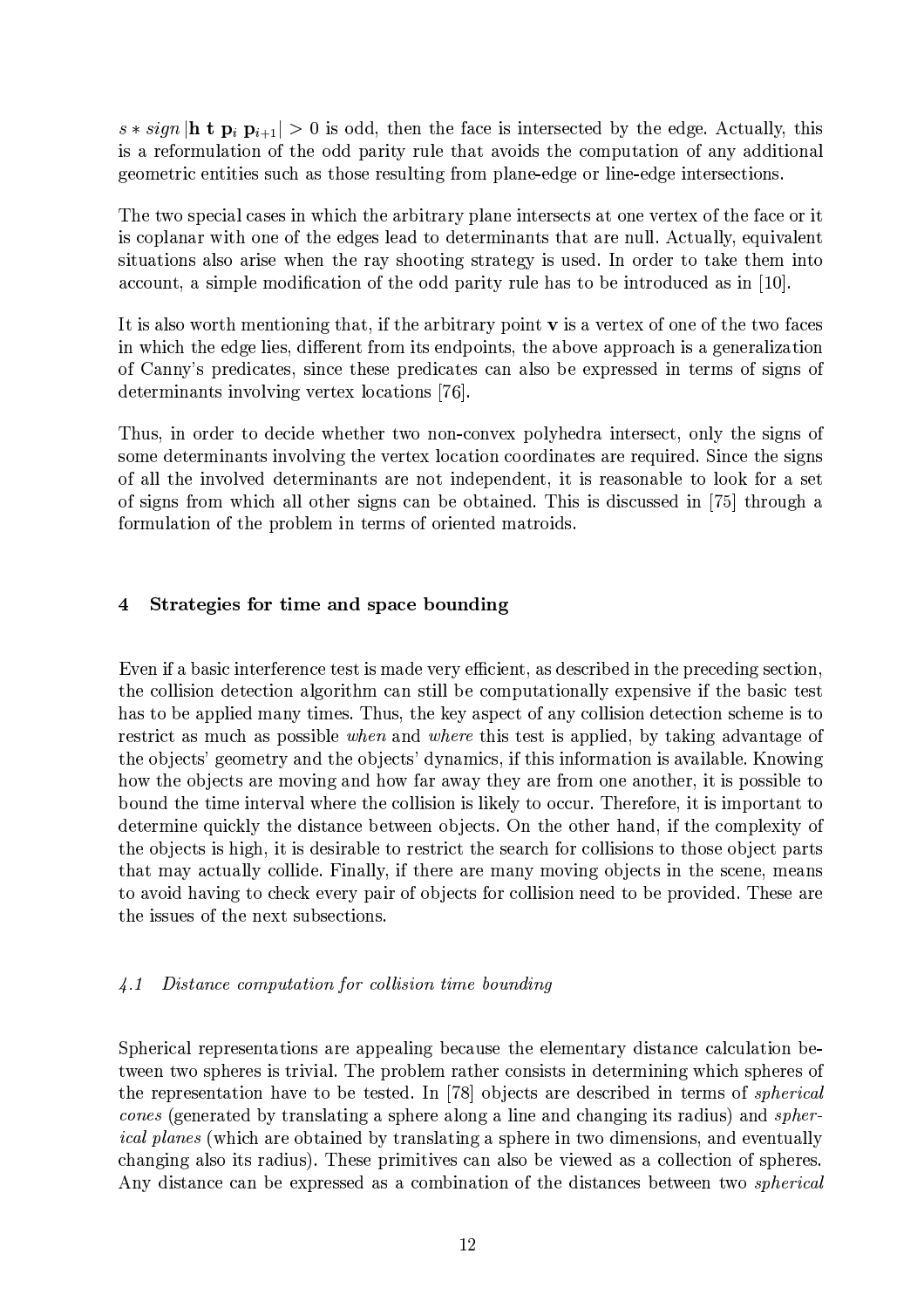cones and between a sphere and a *spherical plane*.

In [70], ellipsoids are used to approximate convex polyhedra. A *free margin* function of one ellipsoid with respect to the other is then computed. This function behaves in a manner similar to the euclidean distance, except in that it is negative (instead of zero) as the ellipsoids interfere, and it is not symmetric in the general case.

Computing the distance between implicit and parametric surfaces is a very involved problem in general. Basic approaches to compute the closest points of two free-form objects neglect the fact that these points satisfy the necessary condition that their normals are aligned and opposite in direction. In [77] this constraint is used to obtain a measure of penetration distance, in the case that both objects intersect.

Most distance computation algorithms have been developed for convex polyhedra. Some exploit specific features of polyhedra and therefore cannot be used with other types of geometric models. Others, like the method explained in [34], can be used with spherical [38] or other non-polytopal surface descriptions [32]. These algorithms follow two main streams, namely the *geometric* and the *optimization* ones, which are the objects of the next subsections.

#### $4.1.1$ The geometric stream

The idea is to determine the closest points of two polyhedra, and then compute the euclidean distance between them. Three methods for determining the closest points have been proposed, two of them proceed by expanding an incremental representation in the direction of the minimum distance, while the third navigates along the boundaries of the polyhedra to find the closest points. These methods are described in the following paragraphs.

Using Dobkin and Kirkpatrick's hierarchical polyhedral representation (described in Section 3.1), distance computation can be performed in optimal  $O(\log n \log m)$  time [27]. Every step in the closest points search procedure corresponds to a level in the hierarchical representation. In the first step, the closest points of two tetrahedra (the lowest level in the hierarchy) are trivially determined. Now, consider the direction of the segment that joins the closest points found at a given step. The two planes perpendicular to this direction that touch each polyhedron (at the level expanded so far) bound the zone where the next closest pair has to be searched for. The intersection of this zone with the polyhedra expanded at the next level may consist of either two simplices, one simplex or the empty set. If the closest points are not the same as in the previous step, then at least one of them belongs to one of these simplices. Therefore, every search step is restricted to at most two simplices. The number of steps is bounded by  $\log n \cdot \log m$ . Figure 7 may help understand this procedure.

The Minkowski difference  $M_{P,Q} = \{p - q | p \in P, q \in Q\}$  of two polytopes P and Q has been used in distance computation algorithms [16], exploiting the fact that the distance between P and Q is equal to that from  $M_{PQ}$  to the origin (Fig. 8). Since the complexity of computing the entire  $M_{P,Q}$  is quadratic, a directional construction of this set, similar to that used by Dobkin and Kirkpatrick, has been proposed [34]. Starting from an arbitrary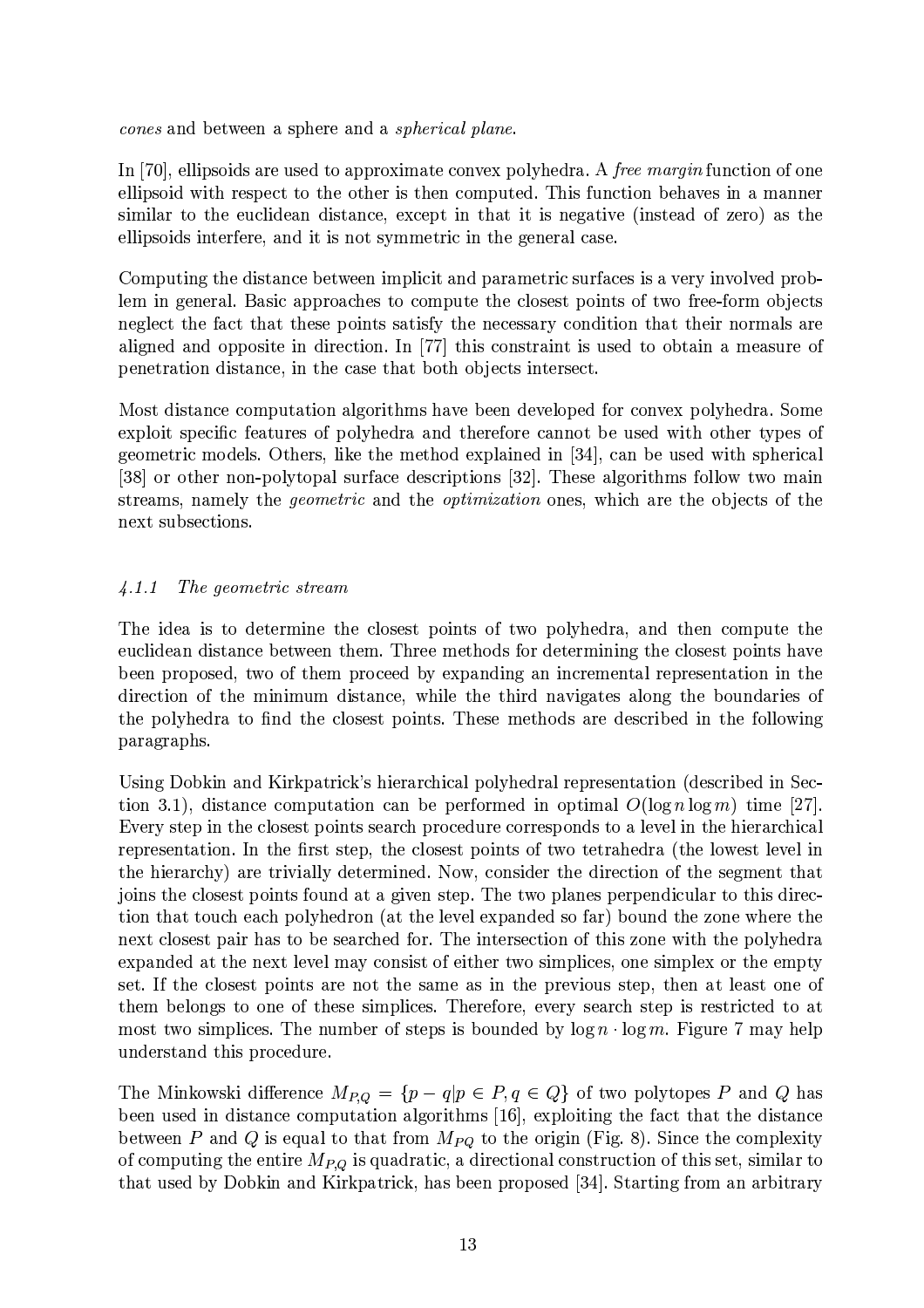

Fig. 7. The hierarchical representation allows to build up and search only those parts of the polygons where the closest points can be found.

tetrahedron contained in  $M_{P,Q}$ , vertices closest to the origin in the direction of minimum distance are added one at a time, while non-relevant vertices are deleted, so that the search for the point closest to the origin is always performed on a simplex, as shown in Fig. 9. The "vertex-selection" part of the algorithm can be done in linear time: a single direction is tested over the set of vertices of one of the original polyhedra and the opposite direction over the vertices of the other one.



Fig. 8. The Minkowski difference  $M_{P,Q}$  (dashed line) can be constructed by taking the convex hull of the points resulting from subtracting the vertices of  $Q$  from the vertices of  $P$  (thin lines). (a) The distance between P and Q (dotted line) is the same as that from the origin to  $M_{PO}$ . (b) If P and Q are interfering, the origin will be within  $M_{PQ}$ .

An alternative to the incremental construction of data structures, for speeding up distance computation, is to navigate along the boundaries of the involved polyhedra in the direction of decreasing distance. The key notion here is that of Voronoi region (refer to Fig. 10):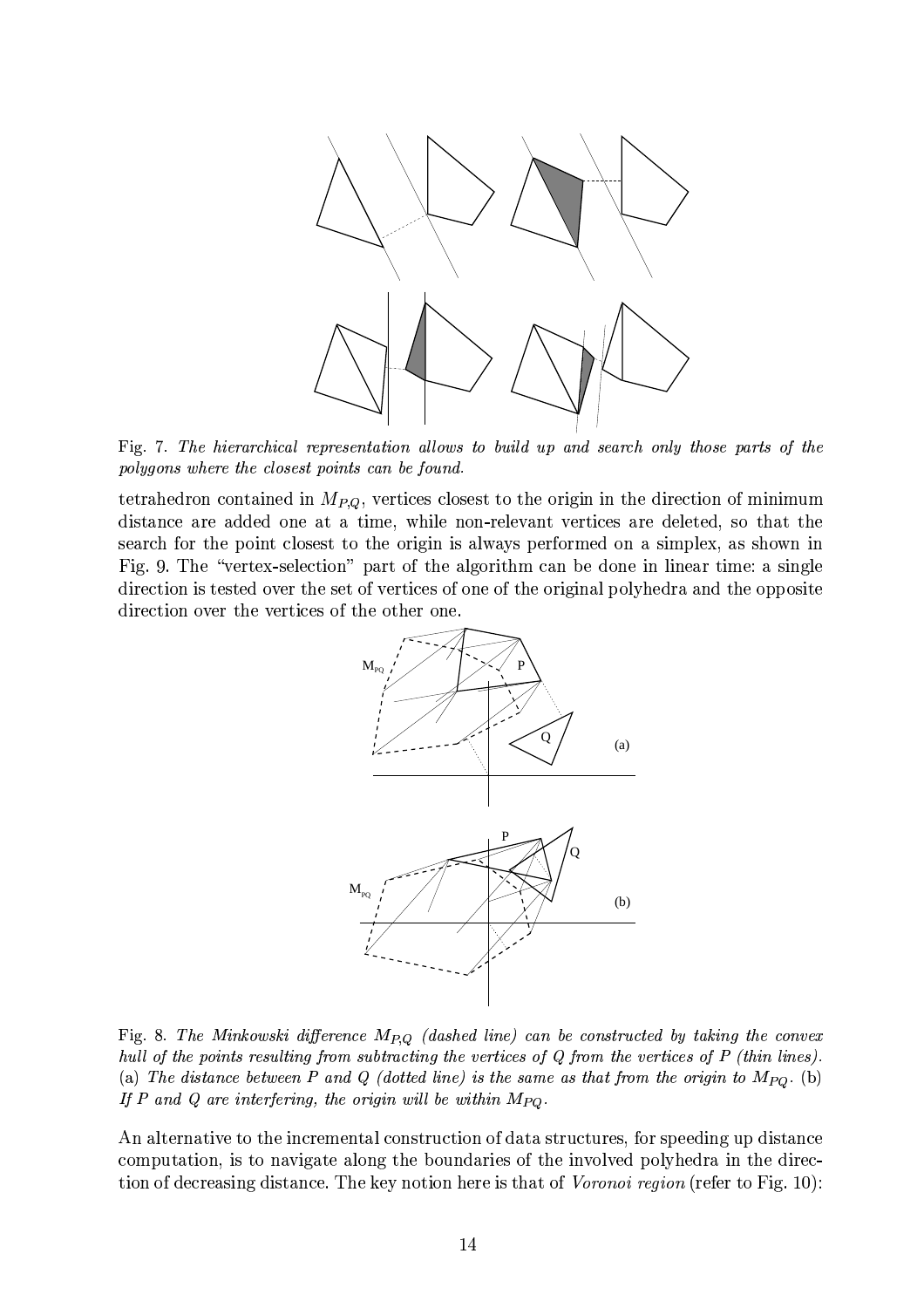

Fig. 9. (a) The closest point from the Minkowski polygon to the origin 0 has to be determined. (b) The first simplex is chosen arbitrarily, and the segment  $\overline{09}$  realizing the minimum distance is computed. (c) The vertex 6 whose projection on this segment is closest to the origin is selected, vertex 1 is deleted, and the new direction realizing the minimum distance is computed. (d) The next vertex selected, 7, turns out to be the closest point from the Minkowski polygon to the origin.

Every feature (vertex, edge or face) of a polyhedron has associated one such region, consisting of all the points that are closer to it than to any other feature. The Voronoi regions for rectangular boxes were introduced in [58], and extended to convex polyhedra in [52]. where an incremental algorithm for distance computation was proposed. The algorithm works as follows. First, two arbitrary features are selected and the closest points between them are obtained. If each of the two points belongs to the Voronoi region of the other feature, then they are actually the sought closest points between the polyhedra and the procedure stops. If not, each point has to be closer to another neighboring feature, which is selected, and these steps are repeated until the condition of inclusion in the respective Voronoi regions is met. This algorithm is linear in the total number of features. Note that, if the polyhedra are intersecting, the algorithm would go into a cyclic loop. To overcome this difficulty, some authors have extended the space partition to the interior of the polyhedron, by defining *pseudo*-Voronoi regions whose boundaries are faces determined by the centroid of the polyhedron and its edges  $[54,24,68,44]$ . These pseudo-Voronoi regions are used only to determine if the polyhedra interpenetrate or not. V-Clip [59] does also handle the case where the polyhedra interpenetrate and is very robust in both cases. It avoids the explicit computation of the closest points between features, by using simple clipping operations together with scalar derivative tests. The code is simple and its implementation does not require to specify any numerical tolerance.

In  $[52]$ , another important point is addressed: consider that the distance between two polyhedra has to be computed as they move along a finely discretized path. The closest features do not change often, and a change almost always involves neighboring features,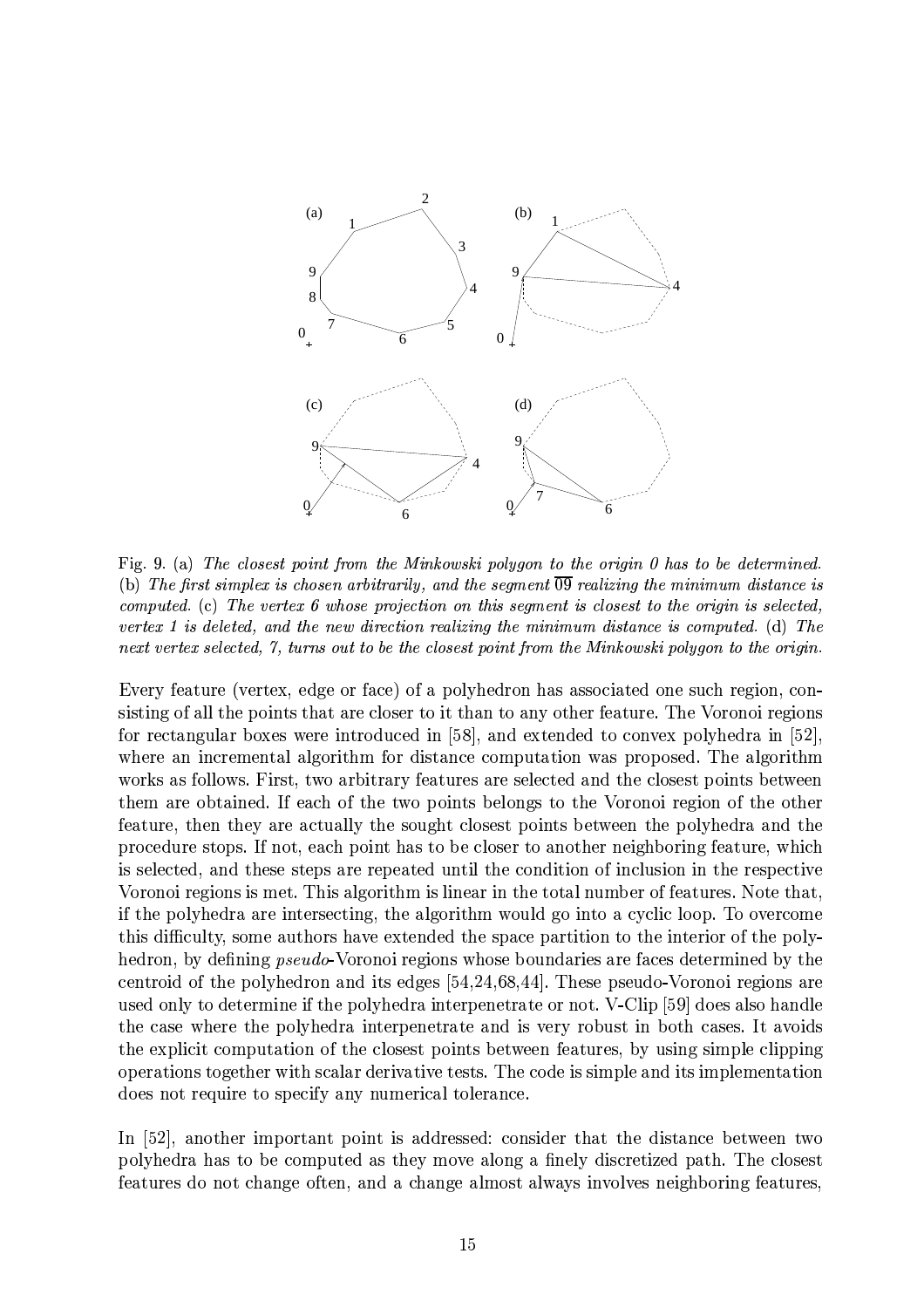

Fig. 10. Voronoi regions of a vertex (a), an edge (b), and a face (c).

due to the convexity of the polyhedra and the small discretization step. Therefore, not an arbitrary pair of features, but the closest features at the previous step are taken as initial features for the next step. Simple preprocessing of the polyhedra, so that every feature has a constant number of neighboring features, allows the distance computation algorithm, once initialized, to run in expected constant time.

In  $[14,15,82]$ , this ability to track the distance between two convex polyhedra was also analyzed for the algorithm described in [34], showing that a minor modification also gives it a expected constant execution time.

#### $4.1.2$ The optimization stream

Distance is viewed here as a quadratic function to be minimized, under linear constraints due to the convexity of the polyhedra. Formally, in [7], the function  $f(p,q) = ||p - q||^2/2$ <br>is minimized subject to the linear constraints  $\langle p, n_i^P \rangle \le d_i^P$ ,  $i = 1, \dots, k^P$  and  $\langle q, n_j^Q \rangle \le$  $d_i^Q$ ,  $j = 1, \dots, k^Q$ , where these constraints mean that  $p \in P$  and  $q \in Q$ , with the polyhedra  $\overrightarrow{P}$  and  $Q$  being described as intersections of halfspaces. Rosen's gradient projection algorithm is used. At each step, the active constraints are determined (those where equality holds, with a certain tolerance) and Kuhn-Tucker conditions are used to test whether the global minimum has been attained. If this is not the case, the coefficients of the Kuhn-Tucker conditions are used to find the new search direction. There are two alternatives for obtaining the starting points: to apply a simplex minimization subalgorithm along the direction defined by the centroids of the polyhedra, or to obtain the points where the segment joining the centroids intersects the boundaries of the polyhedra.

In applying Rosen's gradient projection method as Bobrow did, a convergence problem may occur, as stated in [88]. This problem is called the *zig-zag phenomenon* and it appears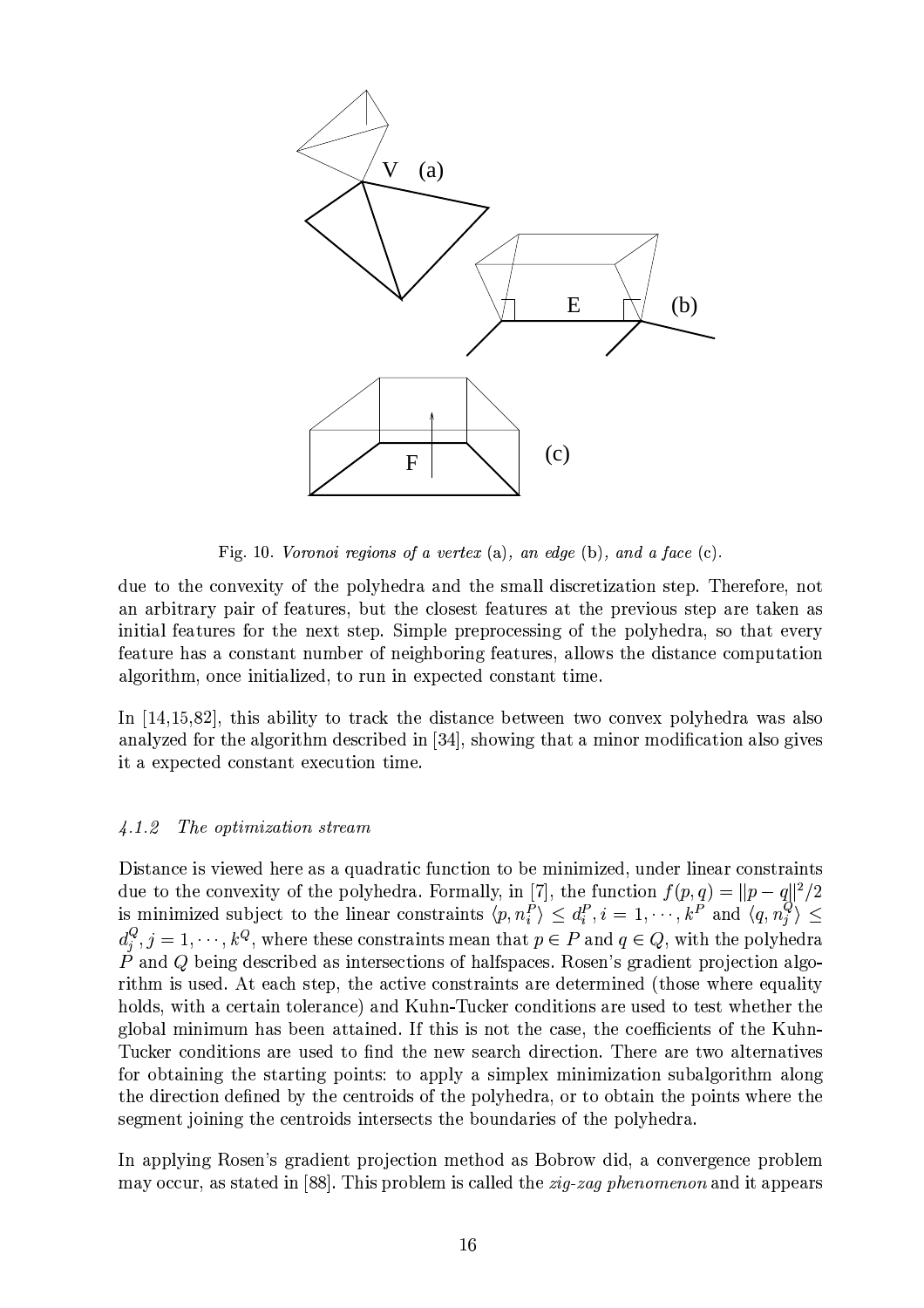when the Kuhn-Tucker conditions are satisfied alternatively at each polyhedron. This happens because a zero vector is given as search direction on the polyhedron where the Kuhn-Tucker conditions are satisfied. The solution proposed by these authors is to consider as search direction for this polyhedron the projection of the search direction for the other polyhedron on the active constraints of the first one, instead of the zero vector, as shown in Fig. 11.



Fig. 11. The zig-zag phenomenon (a) is avoided if the projection of  $S_{p1}$  on the active constraint of Q is taken as the search direction  $S_{q1}$  (b).

Certain quadratic optimization problems can be solved in linear time, as shown in [57]. In particular, as already mentioned in Section 3.1, Lin and Canny [52] proved that the computation of distances between convex polyhedra is one such problem. In [71] the complexity of computing other measures of proximity between polyhedra are discussed.

The described algorithms based on optimization techniques have not been proved to be superior to those based on geometric considerations which, in practice, have become the prevalent ones in most implementations, mainly the one described in [52] because of its conceptual simplicity.

No work has been devoted specifically to distance computation between non-convex polyhedra. In the context of collision detection, non-convex objects are usually approximated by simpler convex shapes, and a conservative lower bound on the distance is thus obtained. Some authors that deal with convex polyhedra mention the possibility of extending their algorithms to non-convex ones by decomposing them into convex entities, as explained in Section 3. Unfortunately, if the number of generated convex entities is important, a large number of pairwise distances have to be computed, and although the individual objects are simpler, the net result is an important increment in the global complexity. As a consequence, it is important to restrict the pairwise distances to be computed to those entities included in regions most likely to collide. The way these regions can be efficiently computed is described in the next section.

#### Bounding collision areas in objects  $\lambda$ . 2

Three strategies can be followed to focus the search for collisions on relevant portions of the objects. One is to exploit a hierarchy of bounding volumes, another is to determine forefront features in the direction of motion, and the third is to exploit temporal coherence to keep track of closest points. Hierarchical bounding can be applied to both volume and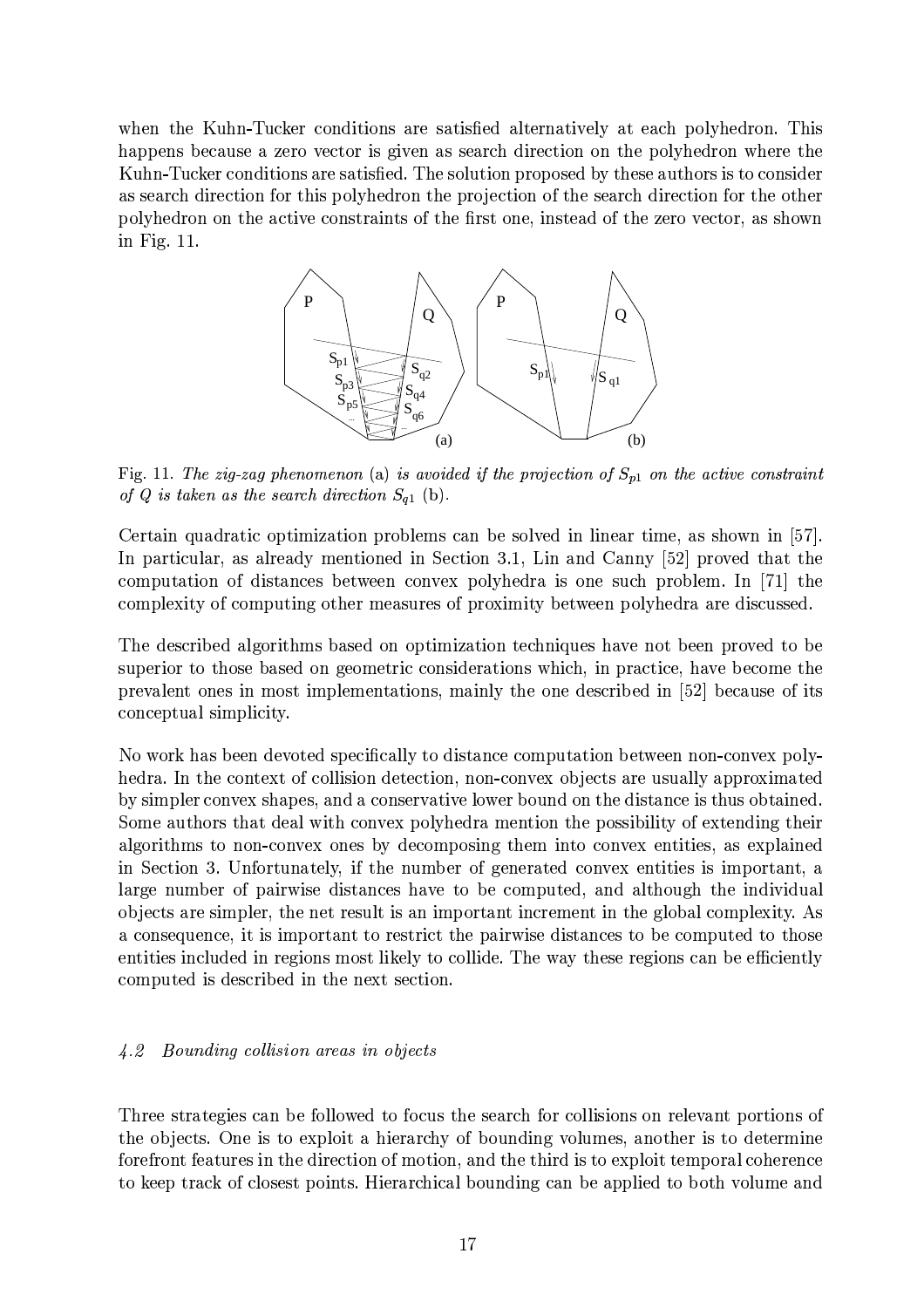boundary representations, while the the latter two strategies are specifically suited to boundary representations.

#### $4.2.1$ *Hierarchical volume bounding*

The idea behind the approaches using a hierarchy of bounding volumes is to approximate the objects (with bounding volumes) or to decompose the space they occupy (using decompositions), to reduce the number of pairs of objects or primitives that need to be checked for contact. Two main advantages of these approaches must be highlighted: (a) in many cases an interference or a non-interference situation can be easily detected at the first levels in the hierarchy, and (b) the refinement of the representation is only necessary in the parts where collision may occur. Space and object partitioning representations for collision detection are surveyed next.

Octrees [37] or octree-like structures [4], BSP-trees [62], brep-indices [9], tetrahedral meshes [49], and regular grids [31] are all examples of spatial partitioning representations. By dividing the space occupied by the objects, one needs to check for contact between only those pairs of objects (or parts of objects) that are in the same or nearby cells of the decomposition. Using such decompositions in a hierarchical manner can further speed up the collision detection process. Octrees and BSP-trees have been the most widely used. As their names indicate, octrees recursively partition cubes into octants, and BSP-trees recursively cut the space by hyperplanes. The octree representation allows to avoid checking for collision in those parts of space where octants are labeled "empty", that is, those entirely free of objects. If a "full" (totally occupied by an object) or "mixed" (partially occupied) octant is inside a "full" one of another object, interference occurs between them. Only if a "full" or "mixed" octant is inside a "mixed" one, the representation has to be further refined. The natural octree primitive is a cube [1,39], but there exist also models based on the same idea where spheres are used, as octant-including volumes  $[42]$  or within a different space subdivision technique, where the subdivision branching is 13 instead of 8 [55]. BSP trees [74] can be considered a crossing between octrees and boundary representations. In them partitioning is not restricted to be axis-aligned, as in octrees, and therefore transformations (orientation changes, for example) can be simply computed by applying the transformation to each hyperplane, without rebuilding the whole representation.

Object partitioning representations are used in the collision detection context to simultaneously attain the following three goals: (a) approximate tightly the input primitives; (b) admit a rapid intersection test to determine if two bounding volumes overlap; and (c) be updated quickly when the primitives (and consequently the bounding volumes) are rotated and translated in the scene. Unfortunately, as recognized in [40], these objectives are usually in conflict, so a balance among them must be reached.

Commonly used object partitioning representations use hierarchies of spheres [26,56,69,65,43] or spherical shells [8,50] for bounding at different resolution levels. Inner and outer bounds are often used.

Volume bounding strategies can be used in conjunction with boundary representations. Hierarchies of volumes enclosing boundary features permit focussing on those susceptible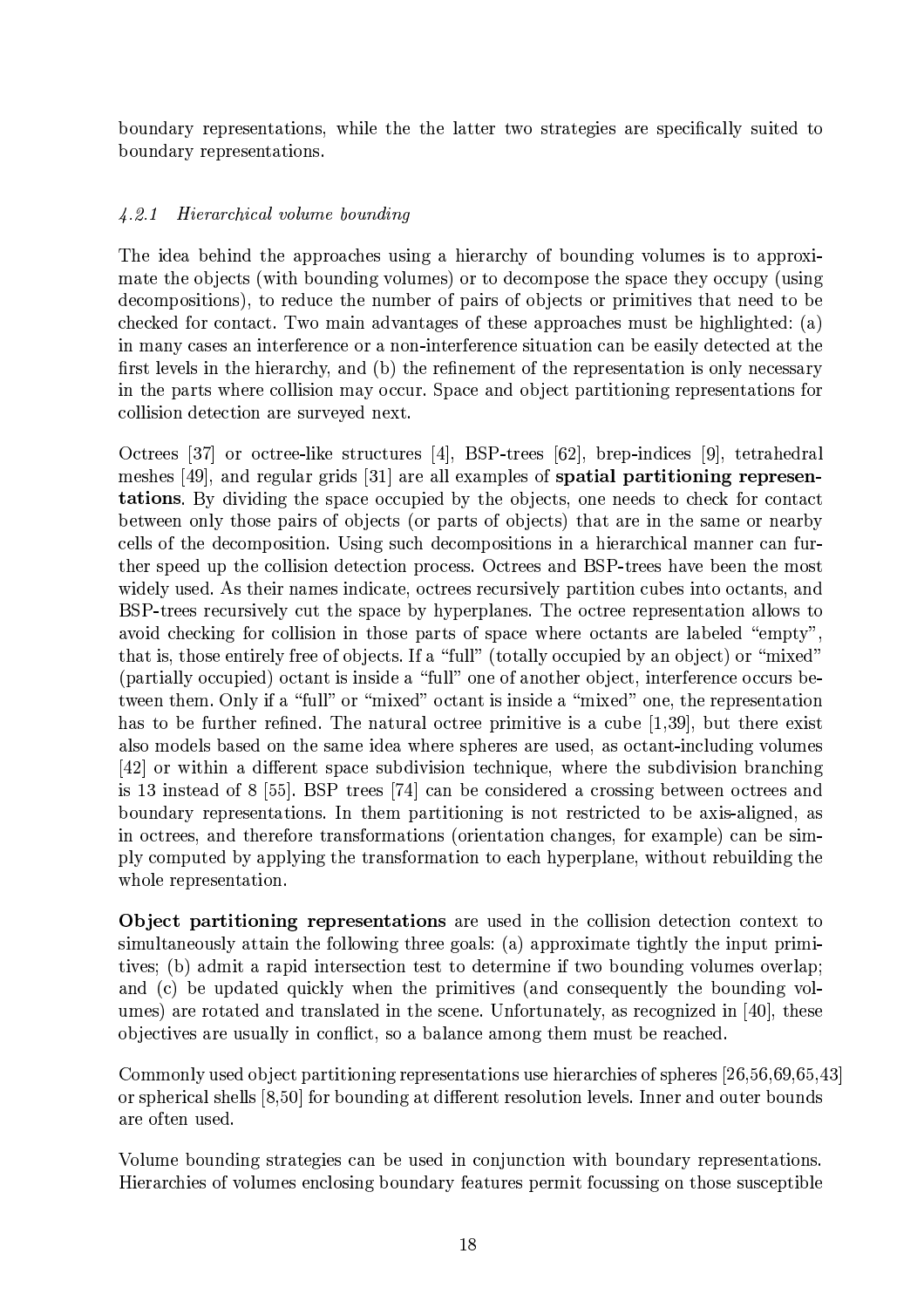of interfering. Thus, octrees have been used to build bounding box hierarchies around features of the polyhedron belonging to its convex hull and around concavities of nonconvex polyhedra [68]. Once intersection has been detected between the convex hulls of two polyhedra, a sweep and prune algorithm is applied to traverse the hierarchies up to the leaf level, where overlapping boxes indicate which faces may intersect, and exact contact points can be quickly determined.

In cluttered environments, *oriented bounding boxes (OBB)* perform better than axisaligned boxes or spheres, as they fit the objects tighter and, therefore, less intersections between bounding volumes are reported. An OBB tree is used in [35] to represent polyhedra with triangulated boundaries. Overlaps between OBBs are rapidly determined by performing 15 simple axis projection tests (about 200 arithmetic operations), as proved by the authors through their *separating axis theorem*. Routines for building OBB trees, as well as for performing fast overlap tests between them can be found in the RAPID interference detection package [35]. OBBs have also been used in [31] where, if interference between boxes is not discarded, OBBs are further subdivided into voxels and, if needed, the interference test is finally applied to boundary features of objects.

On the other hand, a hierarchy based on *axis-aligned bounding boxes (AABB)* has the advantage that the intersection test between each pair of AABB trees is not orientation dependent, as is the case of OBB trees. In other words, the boxes in AABB trees need to be projected on the coordinate axes only once, whereas for each pair of boxes of OBB trees undergoing an intersection test, one box has to be projected onto the axes of the other one. Furthermore, AABB trees need less memory and are faster to build, and are even faster to update [81], which makes them specially suitable for deformable models. SOLID is a collision detection library that uses AABB trees for determining possible collisions in a scene composed of polygonal objects that may include complex deformable models [83].

Hierarchies of AABBs are also used in the context collision detection between deformable models in [45], where the problem of self-intersections is also considered. Self-intersections may be frequent in highly deformable models due to bending and wrinkling. This problem is treated in [86] where a surface hierarchy that captures the adjacency relationships is proposed. In [85] this hierarchical representation combined with a simple hierarchy of bounding boxes is used for handling both self-intersections and collisions between different objects.

The choice of "discrete orientation polytopes"  $(k-\text{dops})$  as bounding volumes was made in [40] to attain a compromise between the relatively poor tighness of bounding spheres and AABBs, and the relatively high cost of overlap tests and updates associated with OBBs and convex hulls.  $k$ -dops are bounding volumes that are convex polytopes whose facets are determined by halfspaces with outward normals coming from a small fixed set of k orientations. In the implementation reported in [40], their use compares favorably with RAPID, whose hierarchy is based on oriented volume boxes.

Though not hierarchical, the most common object partitioning representation is the Constructive Solid Geometry (CSG) tree and, in [12], a bounding technique tailored to this representation was proposed. The idea is to represent all objects to be checked for interference in one such tree and then iteratively compute simple enclosing volumes (the so called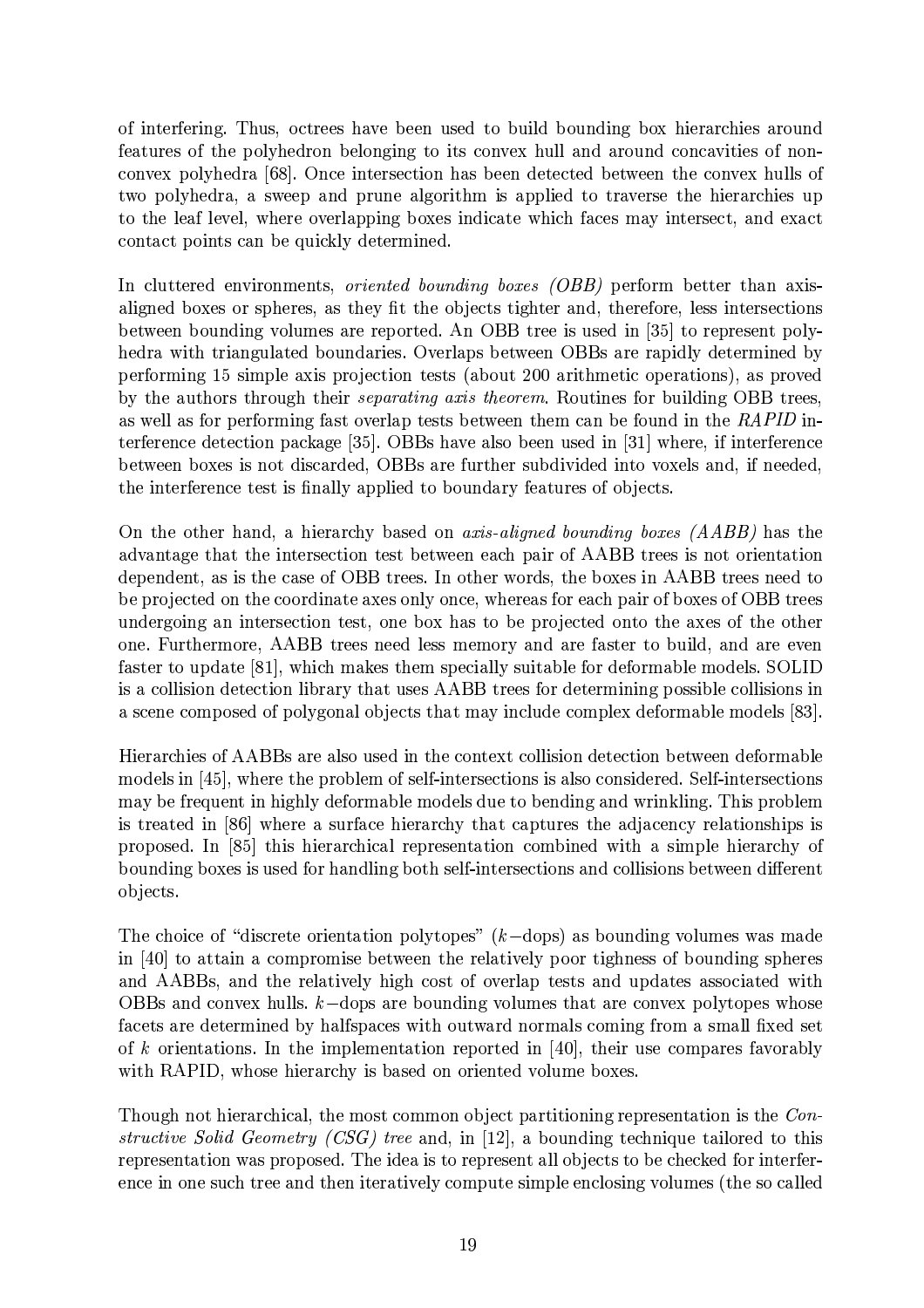*S-bounds*) for each node in the tree. The resulting bound at the root node delimits the part of the objects susceptible of interfering. The technique starts by placing S-bounds of the primitives at the leaves of the CSG tree. Then, S-bounds are alternatively propagated upwards and downwards according to the set operations attached to every node in the tree. Two examples of S-bounds, namely spheres and rectangular parallelepipeds aligned with the coordinate axes, are used and discussed in  $[12]$ . This technique has the advantages of hierarchical representations, as discussed at the beginning of this section, i.e., the cut-off of subtrees included in empty bounds, leading to possibly important computational savings, and the focussing of intersection searching on zones where intersection can actually occur. Although originally developed for 3D interference detection, the technique has been extended to extrusions [13].

#### Bounding dependent on the direction of motion  $4.2.2$

If any kind of relative motion between two solids is allowed, every part of their boundaries may intersect. But if a polyhedron can only move in a specific way with respect to the other one, only certain parts of them can actually collide.

*Back-face culling* techniques, which have been widely used in Computer Graphics to speed up the rendering of polyhedra, can also be used in the collision detection context to avoid unnecessary checking of boundary elements for collision, as shown in [84]. The basic idea consists of comparing the normal vectors of the faces of the polyhedra with the relative velocity vectors. A face is culled if its normal has a negative projection on the motion vector, as can be seen in Fig. 12. On the average, half of the faces of the two polyhedra are eliminated in this way.



Fig. 12. Only the faces (shown as heavy lines) whose normals have positive projections on the *relative motion vectors*  $(v_{2,1}$  and  $v_{1,2}$ ) need to be considered.

Another possibility for feature bounding arises in the context of convex polyhedra subject to translational motions. Applicability constraints [28] permit detecting those vertex-face and edge-edge pairs that can actually come into contact (Fig. 13). The vertex-face applicability condition expresses the fact that a vertex can touch a face only if every adjacent edge projects positively on the face's normal (taking the vertex as origin of every edge interpreted as a vector). Analogously, the edge-edge applicability condition states that two edges can touch only if there exists a separating plane between their respective wedges.

The applicability constraints may be used as a preprocessing step in a collision detection scheme based on edge-face intersection tests. For each applicable vertex-face pair, only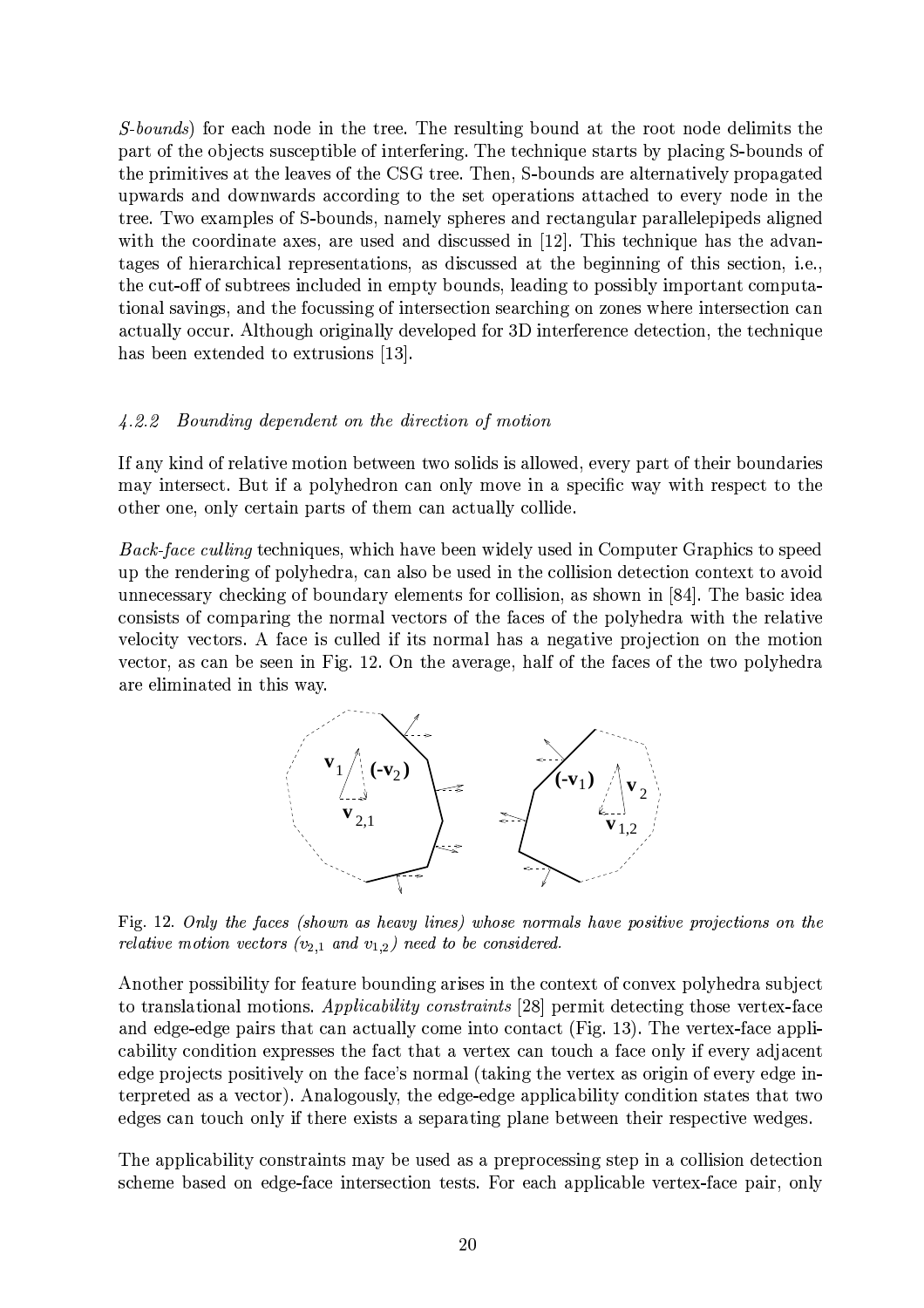

Fig. 13. (a) An applicable vertex  $(V_j)$  - face  $(F_i)$  pairing. (b) Edges  $E_i$  and  $E_j$  are also applicable.

one of the edges adjacent to the vertex has to be tested for interference with the face. Any other edge-face test with this face can be cut off. In a similar way, edge-edge applicable pairs bound the number of edge-face tests to be performed. In  $[47]$ , an efficient algorithm for bounding edge-face tests using applicability constraints is described. Experimental results show that the number of tests required is linear in the total number of edges, the constant of linearity being close to 1. The algorithm is based on a face orientation graph representation, where face adjacency relations are explicitly depicted. Both this representation and the bounding algorithm based on it have recently been extended to deal with non-convex polyhedra [48].

#### $4.2.3$ Exploiting temporal coherence to track closest points

The incremental minimum distance realization technique [52] has already been mentioned in Subsection 4.1. At a given instant, the boundary elements that realize the minimum distance must be close to those realizing it at the previous instant (this is known as geometric and temporal coherence), which are therefore taken as initial points for the search. In this case, it is not a specific orientation, but a neighborhood criterion which is used for saving computational effort. Based on this technique, the collision detection library *I\_COLLIDE* has been developed and is publicly available on the web [24]. A library that unifies *LCOLLIDE* and *RAPID* in the framework of the VRML specification is described in  $[44]$ .

The fact that the computation of the distance is not actually needed for reporting collision, and that it is not necessary to keep track of the pair of closest points unless a collision actually occurs, is used in [23] to develop *Q\_COLLIDE*, a collision detection library also available on the web. The *separating vector* algorithm efficiently determines whether there exists a separating plane between two convex polyhedra (see Fig. 14). If so, they do not collide. Otherwise, the situation at the previous instant is examined: an improved version of the algorithm of Gilbert et al. [34] is applied in order to determine the pair of closest points (where the pair of supporting vertices given by the separating plane is a good initial guess for the closest points). As in *LCOLLIDE*, temporal coherence is exploited, so that the separating plane can be determined in expected constant time.

The interference test between two hierarchical volume representations having different defining reference frames can be very costly as to defeat the purpose of having a hierarchy.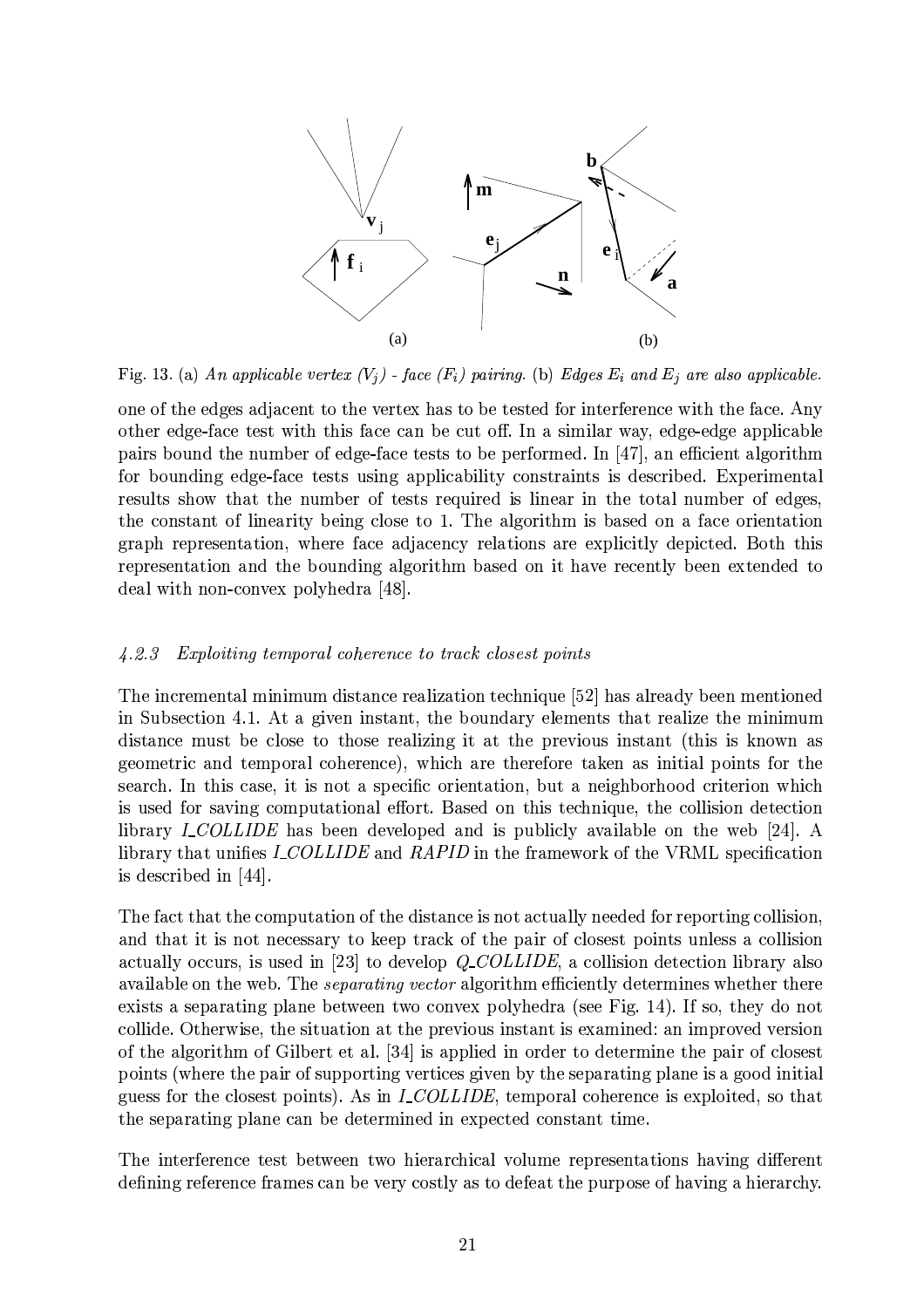

Fig. 14. A. separating vector  $S_i$  is a vector that satisfies the condition  $S_i \cdot (q_i - p_i) \geq 0$ , for  $p_i$  and  $q_i$ the supporting vertices of two convex polytopes P and Q in the directions  $S_i$  and  $-S_i$ , respectively. This is a sufficient condition for non-interference between  $P$  and  $Q$ . The separating vector may be regarded as the normal to the separating plane between  $P$  and  $Q$ . The next such vector to consider can be obtained by applying  $S_{i+1} = S_i - 2(r_i \cdot S_i) r_i$ , where  $r_i = (q_i - p_i) / ||(q_i - p_i)||$ . In the case depicted in the figure, the separating plane, shown in bold dashed line, is obtained after one iteration. It has normal  $S_1$  and contains point  $(q_1-p_1)/2$ .

Thus, it is important to efficiently update the model as the objects rotate and translate. To this end, temporal coherence has also been exploited for updating hierachical volume representations based on  $k$ -dops.

#### $\lambda.\,3$ *Priorizing collision pairs*

We have seen how to focus the search for collisions on relevant portions of the objects. For highly cluttered workspaces, however, collision checking has to be performed for a potentially high number of pairs of objects. Thus, for the sake of efficiency, several criteria to priorize candidates for collision cheking have also been proposed.

The first criterion one may consider is distance, but it is not enough if relative velocities are not taken into account, as pointed out in [30]. These authors introduce the concept of *awareness*, which approximates the earliest time at which two objects may collide, by considering the distance between them, their instantaneous relative velocity, together with velocity and acceleration bounds. Ordered according to increasing values of awareness, the pairs are partitioned into buckets, whose cardinalities are increasing powers of 2. Initially, an awareness value is computed for every pair to establish the buckets, but only one pair per bucket is updated at each subsequent time instant. Thus, pairs with lower awareness values get updated more frequently. Moreover, as their awareness values change, pairs may percolate from bucket to bucket.

In [60] a heap is used to store object pairs and earliest collision times, so that the pair on the top is the nearest to collide. This earliest collision time is computed from the distance between the objects, current velocities and accelerations, and acceleration bounds assuming ballistic trajectories for the objects. At each instant, integration of the dynamic state up to the time of collision is carried out for the pair on the top. Collision detection is performed for this pair, and if no collision actually occurs, the time of impact is re-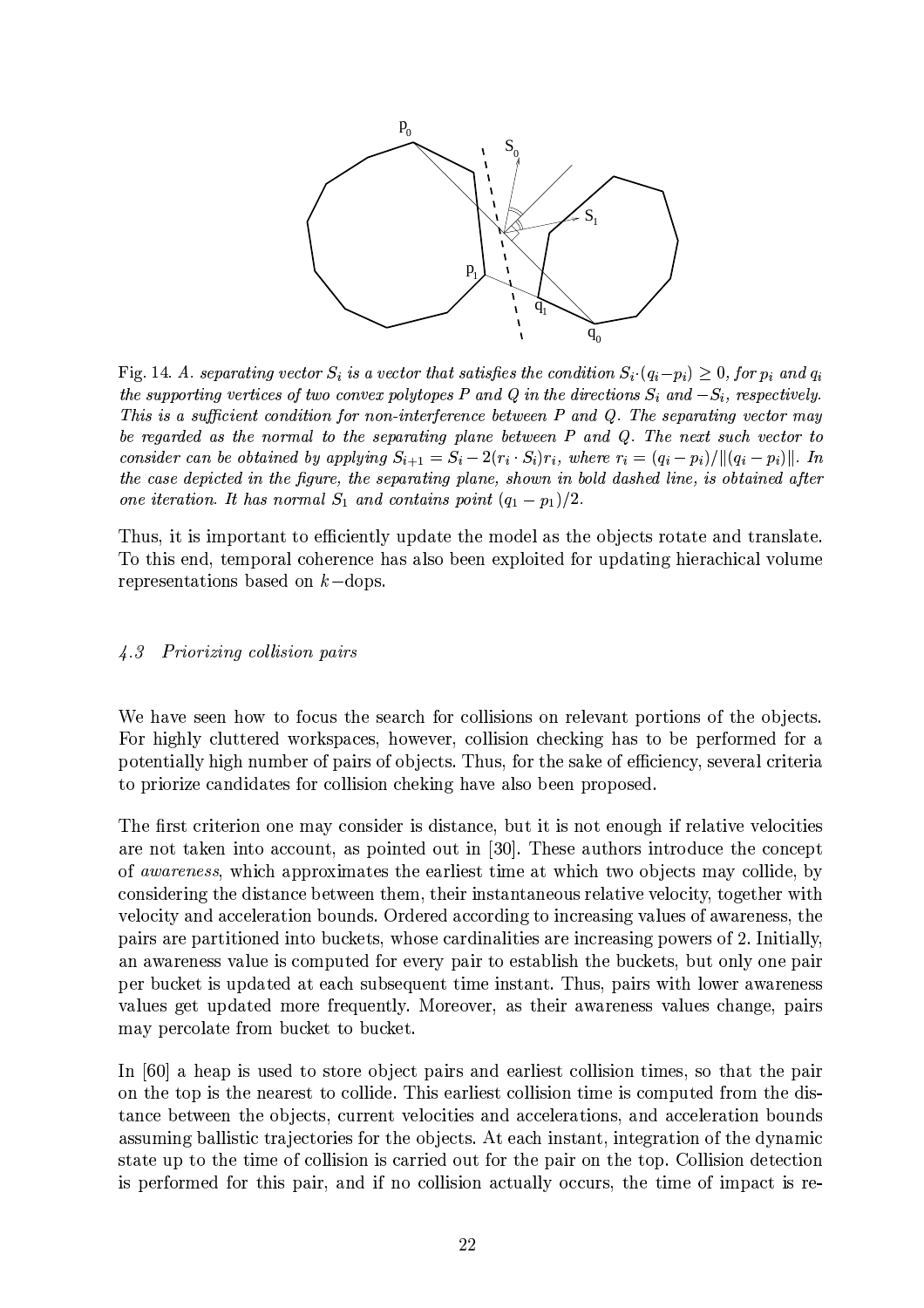computed and the heap updated. Only the objects whose bounding boxes for their swept volumes during the time step intersect with other boxes are selected and included in the heap. The intersections between these n boxes can be done in  $O(n(1 + \log R))$ , R being the ratio of largest to smallest box size, as shown in [64].

A similar idea is followed in [51,24,67,54] where *temporal coherence* is exploited not only to speed up pairwise intersection detection (as mentioned in Section  $4.2.3$ ) but also to perform less of these pairwise tests. If time steps are small enough, there will be little change in the positions of the bounding boxes, and, consequently, in the sequence of intervals that these bounding boxes project onto the coordinate axes. Since bounding box interference is here determined by the simultaneous overlap of their projected intervals on the three axes, interval sorting techniques play here a crucial role. One such technique exploiting temporal coherence permits assessing interval overlap in expected linear time.

*Sweep* techniques have been extensively used to prune the number of object pairs to be checked for interference [79]. The idea is to sweep a plane through the scene and test for interference only those pairs of objects simultaneously intersecting the plane. A new usage of this technique is to use a 2D sweep to bound collision pairs in 3D. In  $[42]$ , 4D hyper-trapezoids are used to bound the object along its motion. If one intersection between two hyper-trapezoids occurs, the corresponding objects are tested for collision. These intersections are computed from intersections between their faces. The problem is reduced, by successive projections, to a 2D segment intersection detection problem. The 2D sweep algorithm is described in [5] and runs in  $O((m+k)\log m)$  time for m segments that intersect k times. Although for n objects the worst case value of k is  $O(n^2)$ , empirical evidence shows that the average value of k is much lower  $(0.07\%)$ .

#### Conclusions  $\overline{5}$

Collision detection algorithms are of interest especially in the domains of Computer Graphics and Robotics. As described in Section 2, these algorithms usually rely on static interference tests, most of which have been developed in the domain of Computational Geometry. In this paper, we have summarized the basic ideas originated in the three domains mentioned, in relation to the topic of static and dynamic interference detection.

The dominating trend in Computational Geometry is that of obtaining algorithms with the best possible worst-case complexity. In the case of convex polyhedra, optimal algorithms have been developed for intersection and distance computation, which are linear in the total number of vertices. However, most algorithms developed within this domain have not been implemented and, therefore, their efficiency in a practical setting is hard to assess. The detailed complexity of the only known subquadratic algorithm for interference detection between non-convex polyhedra [66] has very large constant factors, which makes it unfeasible for practical purposes.

The situation in Robotics is in some sense opposite to the one just described. The key aspects in this domain are implementation and efficiency in practical settings. In many cases, the worst-case complexity of the developed algorithms either remains unknown or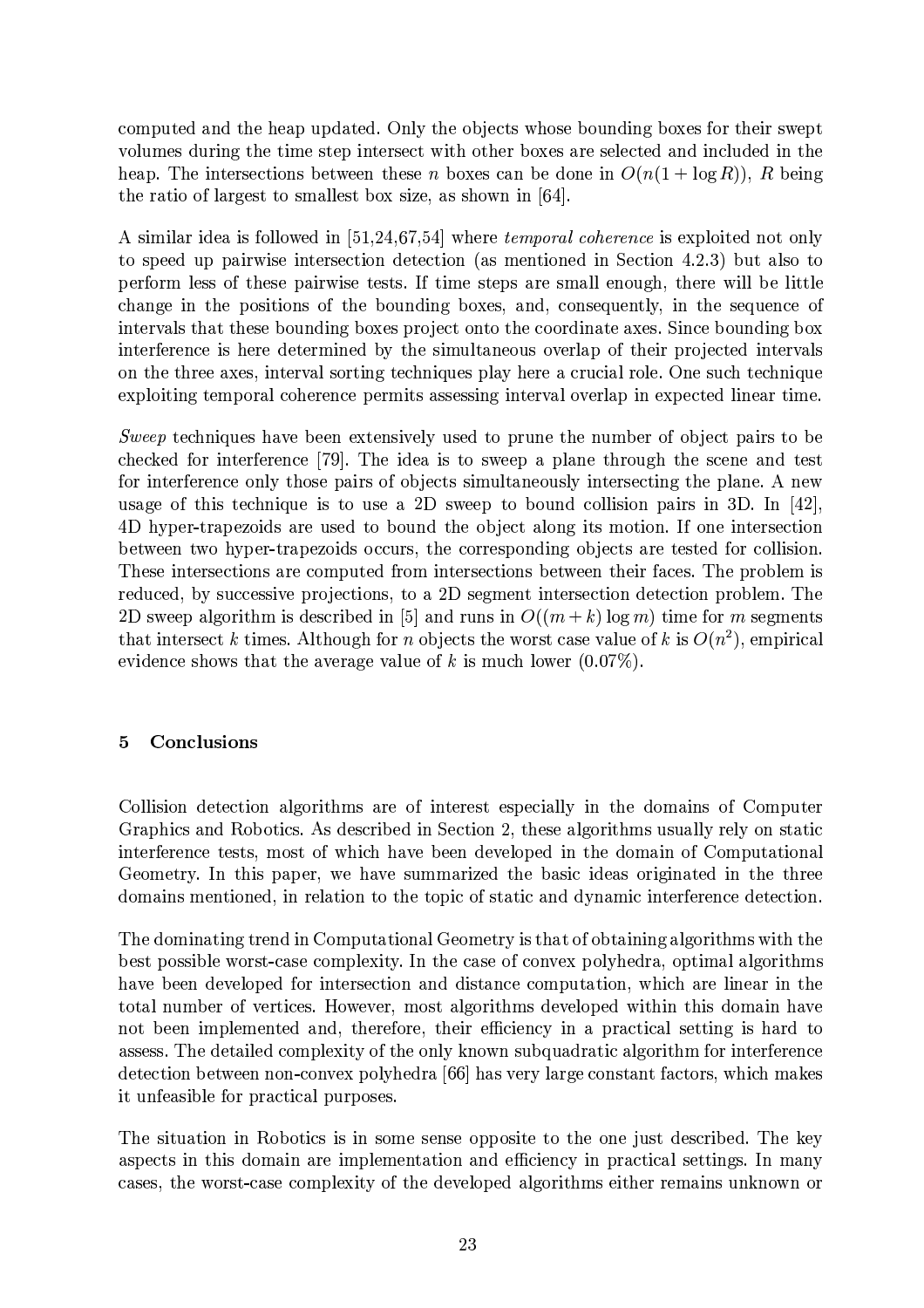is far from optimal. Comparing algorithms in terms of CPU time is becoming a general practice. Several algorithms for interference detection between convex polyhedra have been shown to have a computational cost approximately linear in the total number of vertices. Usually, non-convex polyhedra are dealt with by decomposing them into convex pieces.

In Computer Graphics, the emphasis is placed on the possibility of detecting collisions in real-time, especially in computer animation applications, even if speed is gained at the cost of losing precision. This is the reason why hierarchical representations are often used in this domain, since they provide higher precision as one moves down the hierarchy, thus allowing to adapt output precision to the computing time available.

As for efficiency, a far more challenging application field has appeared recently: haptic interfaces require update rates of about one kHz, as compared with the 20-30 updates per second needed in "real-time" graphical applications. Algorithms developed so far [36] solve the problem of a probe point colliding with virtual objects, but this is clearly not sufficient as the feeling of one 3D object moving in contact with another object is to be displayed in a realistic manner.

As we have seen, most collision detection schemes only deal with polyhedral approximations. Nevertheless, there are some applications where this kind of approximation is not possible. The task of verifying whether a given tool, in numerically controlled machining, penetrates beyond a specified threshold the surface of a part to be machined is a good example. This is a challenging problem for collision detection not only due to the nature of the tool motion but also because, in this case, a polyhedral approximation is inadequate. When manufacturing plastic parts using moulds, the different elements of the mould have to separated to free the manufactured part. This motion has to be planned and coordinated to avoid collisions between the mould elements and the part itself. This is another application where collision detection between smooth surfaces would be of interest. Although some research has been performed on robust and interactive computation of closest features, much remains to be done in the direction of determining contact points and penetration distances between models with smooth surfaces (see [80] for some results). As a further step, accurate and efficient detection of contacts between deformable models is also a research area that will certainly deserve attention in the near future.

## Acknowledgments

This research has been partially supported by Comissionat per a Universitats i Recerca. grant 1997-SGR-00464, and by the Spanish Science and Technology Commission (CI-CYT) under contract TAP99-1086-C03-01 ("Constraint-based computation in robotics and resource allocation").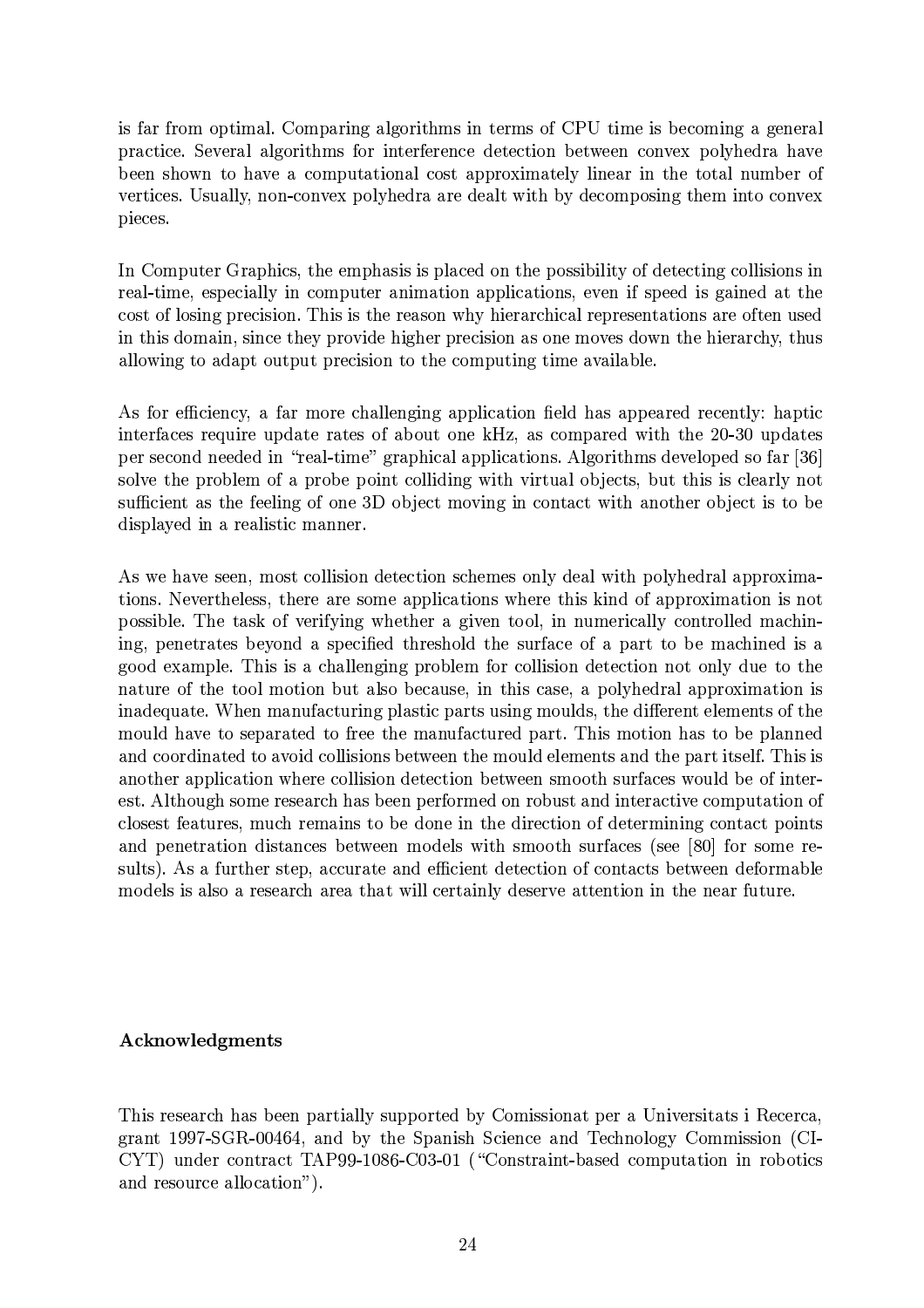### References

- [1] AHUJA, N., CHIEN, R. T., YEN, R., AND BRIDWELL, N. Interference detection and collision avoidance among three dimensional objects. In I Annual National Conference on  $AI$  (Aug. 1980), Stanford University, pp. 44–48.
- [2] AVNAIM, F. Evaluating signs of determinants using single-precision arithmetic. Tech. Rep. 2306, INRIA, 1994.
- [3] BAJAJ, C., AND DEY, T. Convex decomposition of polyhedra and robustness. Siam J. Comput. 21, 2 (Apr. 1992), 339-364.
- [4] BANDI, S., AND THALMANN, D. An adaptive spatial subdivision of the object space for fast collision detection of animating rigid bodies. In *Eurographics'95* (Aug. 1995), Maastricht, pp. 259-270.
- [5] BENTLEY, J. L., AND OTTMANN, T. A. Algorithms for reporting and counting geometric intersections. IEEE Trans. Comput. 28, 9 (Sept. 1979),  $643-647$ .
- [6] BERN, M. Triangulations. In *Handbook of discrete and computational geometry*, J. E. Goodman and J. O'Rourke, Eds. CRC-Press, 1997, pp. 413-428.
- [7] BOBROW, J. E. A direct optimization approach for obtaining the distance between convex polyhedra. *Internat. J. Robotics Res. 8.* 3 (June 1983). 65–76.
- [8] BONNER, S., AND KELLEY, R. B. A representation scheme for rapid 3-d collision detection. In Proc. IEEE International Symposium on Intelligent Control (Arlington (VA), Aug. 1988), pp. 320-325.
- [9] BOUMA, W., AND VANECEK, G. Collision detection and analysis in a physical based simulation. In Eurographics Workshop on Animation and Simulation (Vienna, Sept. 1991), pp. 191-203.
- [10] BOYSE, J. W. Interference detection among solids and surfaces. Comm. ACM 22, 1 (Jan.  $1979, 3-9.$
- [11] CAMERON, S. A. A study of the clash detection problem in robotics. In Proc. IEEE Int. Conf. on Robotics and Automation (Saint Louis (MO), Mar. 1985), vol. 1, pp. 488–493.
- [12] CAMERON, S. A. Efficient intersection tests for objects defined constructively. Internat. J. Robotics Res. 8 (Feb. 1989), 3-25.
- [13] CAMERON, S. A. Collision detection by four-dimensional intersection testing. IEEE Trans. *Robotics Automat. 6, 3 (June 1990), 291-302.*
- [14] CAMERON, S. A. A comparison of two fast algorithms for computing the distance between convex polyhedra. IEEE Trans. Robotics Automat. 13 (Dec. 1997), 915–920.
- [15] CAMERON, S. A. Enhancing gik: Computing minimum and penetration distances between convex polyhedra. In Proc. IEEE Int. Conf. on Robotics and Automation (Albuquerque  $(NM)$ , Apr. 1997), pp. 3112-3117.
- [16] CAMERON, S. A., AND CULLEY, R. K. Determining the minimum translational distance between two convex polyhedra. In Proc. IEEE Int. Conf. on Robotics and Automation (San Francisco (CA), Apr. 1986), no. 1, pp. 591-596.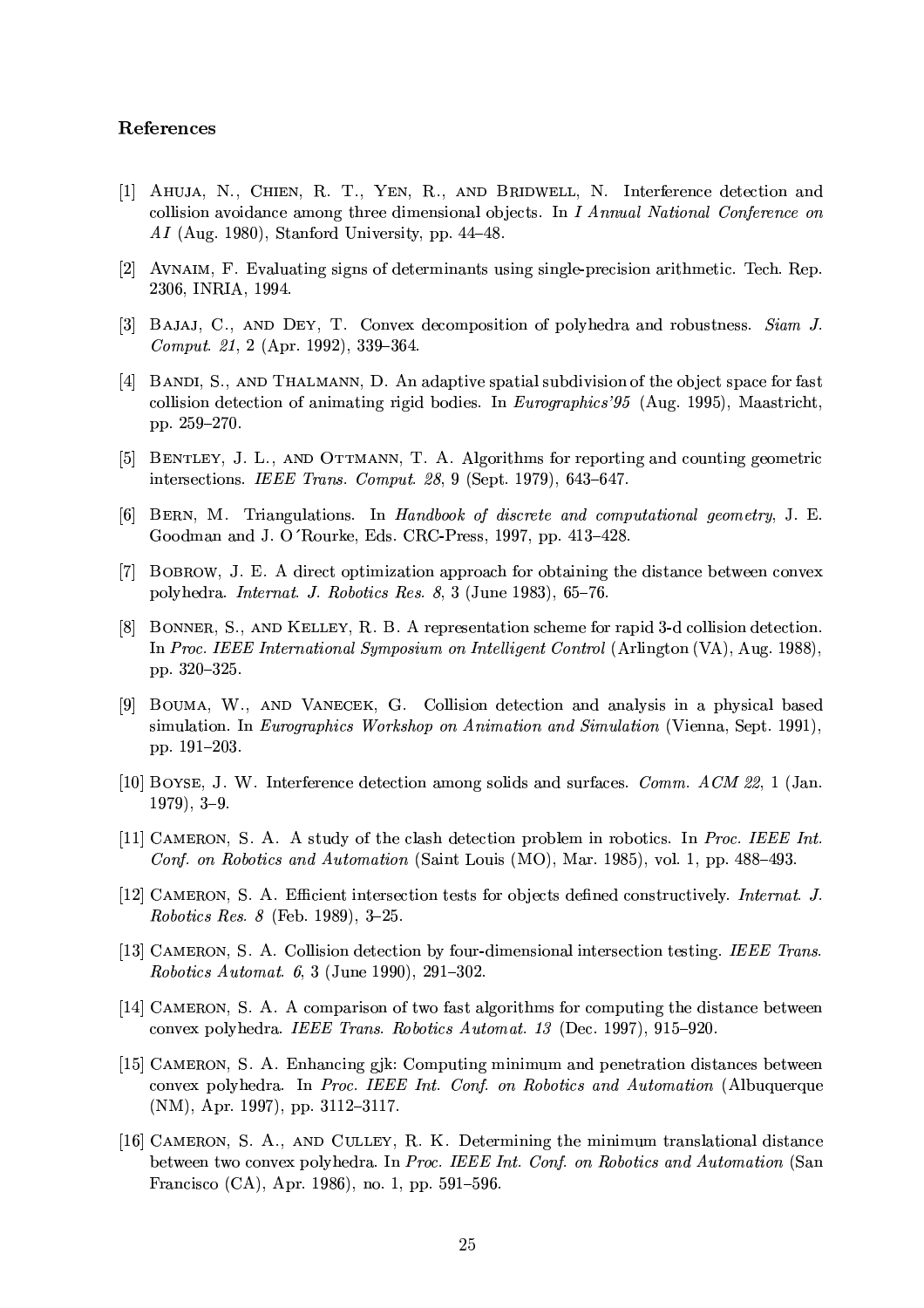- [17] CANNY, J. The Complexity of Robot Motion Planning. MIT Press, Cambridge, MA, 1987.
- [18] CANNY, J. F. Collision detection for moving polyhedra. IEEE Trans. Patt. Anal. Mach. *Intell.* 8, 2 (Mar. 1986), 200-209.
- [19] CHAZELLE, B. Convex partitions of polyhedra: A lower bound and a worst-case optimal algorithm. SIAM J. Comput. 13 (1984), 488-507.
- [20] CHAZELLE, B., DOBKIN, D., SHOURABOURA, N., AND TAL, A. Strategies for polyhedral surface decomposition: an experimental study. Computational Geometry: Theory and *Applications 7, 4-5 (1997), 327-342, 484.*
- [21] CHAZELLE, B., AND PALIOS, L. Decomposing the boundary of a nonconvex polytope. In *Proc. 3rd Scandinvian Workshop on Algorithm Theory* (1992), pp. 364–375.
- [22] CHAZELLE, B., AND PALIOS, L. Decomposition algorithms in geometry. In Algebraic Geometry and its Applications, C. Bajaj, Ed., vol. 5. Springer-Verlag, 1994, pp. 419–447.
- [23] CHUNG, K. An efficient collision detection algorithm for polytopes in virtual environments. Master's thesis, The University of Hong Kong, 1996. http://www.cs.hku.hk / tlchung /collision\_library.html.
- [24] COHEN, J. D., LIN, M. C., MANOCHA, D., AND PONAMGI, M. K. I-collide: An interactive and exact collision detection system for large-scale environments. In Proceedings of ACM Int. 3D Graphics Conference (1995), vol. 1, pp. 189–196. http://www.cs.unc.edu / geom  $/I$ <sub>COLLIDE.html</sub>
- [25] CULLEY, R. K., AND KEMPF, K. G. A collision detection algorithm based on velocity and distance bounds. In Proc. IEEE Int. Conf. on Robotics and Automation (San Francisco  $(CA)$ , Apr. 1986), vol. 2, pp. 1064–1069.
- [26] DEL POBIL, A. P., SERNA, M. A., AND LLOVET, J. A new representation for collision avoidance and detection. In Proc. IEEE Int. Conf. on Robotics and Automation (Nice (France), May 1992), vol. 1, pp. 246-251.
- [27] DOBKIN, D., AND KIRKPATRICK, D. Determining the separation of preprocessed polyhedra -a unified approach. In Lect. Notes in Comp. Sci.  $(1990)$ , vol. 443  $(ICALP-90)$ , pp. 400-413.
- [28] DONALD, B. R. A search algorithm for motion planning with six degrees of freedom. Artificial Intelligence 31, 3 (1987), 295-353.
- [29] FOISY, A., AND HAYWARD, V. A safe swept volume method for collision detection. In The Sixth International Symposium of Robotics Research (Pittsburgh (PE), Oct. 1993), pp. 61-68.
- [30] FOISY, A., HAYWARD, V., AND AUBRY, S. The use of awareness in collision prediction. In Proc. IEEE Int. Conf. on Robotics and Automation (Cincinnati (OH), 1990), vol. 1, pp. 338-343.
- [31] GARCÍA-ALONSO, A., SERRANO, N., AND FLAQUER, J. Solving the collision detection problem. IEEE Computer Graphics and Applications  $14, 3$  (May 1994), 36–43.
- [32] GILBERT, E. G., AND FOO, C.-P. Computing the distance between general convex objects in three-dimensional space. IEEE Trans. Robotics Automat. 6, 1 (1990),  $53-61$ .
- [33] GILBERT, E. G., AND HONG, S. M. A new algorithm for detecting the collision of moving objects. In Proc. IEEE Int. Conf. on Robotics and Automation (Scottsdale (AR), May 1989), vol. 1, pp.  $8-14$ .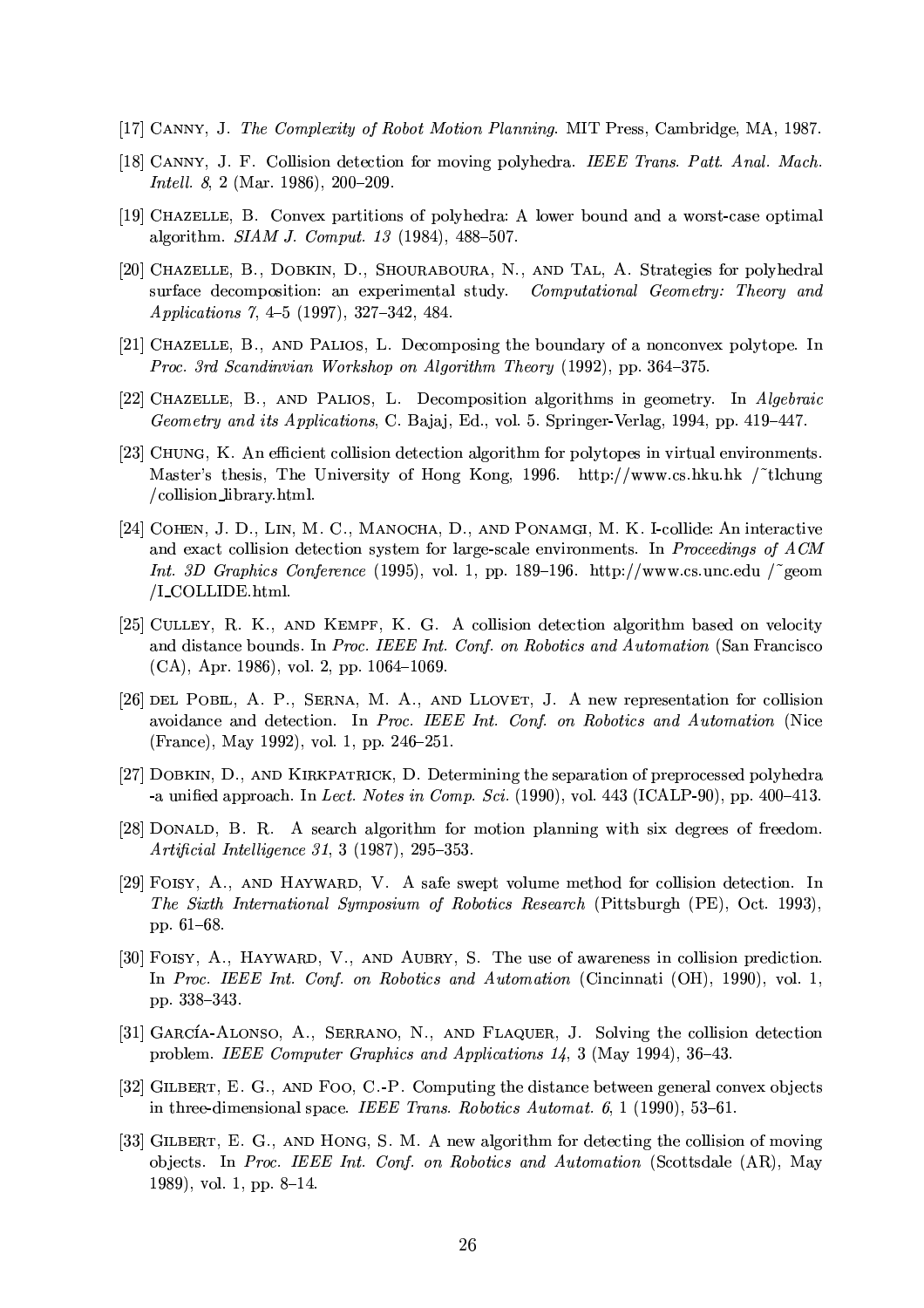- [34] GILBERT, E. G., JOHNSON, D. W., AND KEERTHI, S. A fast procedure for computing the distance between complex objects in three dimensional space. IEEE J. Robotics Automat.  $\lambda$ , 2 (Apr. 1988), 193-203.
- [35] GOTTSCHALK, S., LIN, M. C., AND MANOCHA, D. Obb-tree: A hierarchical structure for rapid interference detection. In Proc. of ACM Siggraph'96 (1996). http://www.cs.unc.edu  $\frac{1}{2}$  geom/OBB /OBBT.html.
- [36] GREGORY, A., LIN. M. C., GOTTSCHALK, S., AND TAYLOR, R. Fast and accurate collision detection for haptic interaction using a three degree-of-freedom force-feedback device. To appear in Computational Geometry: Theory and Applications.
- [37] HAMADA, K., AND HORI, Y. Octree-based approach to real-time collision-free path planning for robot manipulator. In  $ACM96-MIE$  (1996), pp. 705-710.
- [38] HAMLIN, G. J., KELLEY, R. B., AND TORNERO, J. Efficient distance calculation using the spherically-extended polytope (s-tope) model. In Proc. IEEE Int. Conf. on Robotics and Automation (Nice (France), May 1992), vol. 3, pp.  $2502-2507$ .
- [39] HAYWARD, V. Fast collision detection scheme by recursive decomposition of a manipulator workspace. In Proc. IEEE Int. Conf. on Robotics and Automation (San Francisco  $(CA)$ , 1986), vol. 2, pp. 1044-1049.
- [40] HELD, M., KLOSOWSKI, J. T., AND MITCHELL, J. Evaluation of collision detection methods for virtual reality fly-throughs. In Proc. Seventh Canadian Conf. Computer *Geometry* (1995), vol. 3, pp. 205–210.
- [41] HERMAN, M. Fast, three-dimensional, collision-free motion planning. In Proc. IEEE Int. Conf. on Robotics and Automation (Apr. 1986), vol. 2, pp.  $1056-1063$ .
- [42] HUBBARD, P. M. Interactive collision detection. In Proc. IEEE Symp. on Research Frontiers *in Virtual Reality* (Oct. 1993), vol. 1, pp. 24-31.
- [43] HUBBARD, P. M. Real-time collision detection and time-critical computing. In Proc. First ACM Workshop on Simulation and Interaction in Virtual Environments (1995), vol. 1, pp. 92-96.
- [44] HUDSON, T. C., LIN, M. C., COHEN, J. D., GOTTSCHALK, S., AND MANOCHA, D. V-collide: Accelerated collision detection for vrml. In Proceedings of VRML (1997). http://www.cs.unc.edu/~geom/V\_COLLIDE.html.
- [45] HUGHES, M., DIMATTIA, C., LIN, M. C., AND MANOCHA, D. Efficient and accurate interference detection for polinomial deformation. In Proceedings of Computer Animation  $'96$  Conference (1996).
- [46] JIMÉNEZ, P., AND TORRAS, C. Collision detection: a geometric approach. In *Modelling* and Planning for Sensor Based Intelligent Robot Systems (Nov. 1995), World Scientific Pub. Co., pp. 68-85.
- [47] JIMÉNEZ, P., AND TORRAS, C. Speeding up interference detection between polyhedra. In *Proc. IEEE Int. Conf. on Robotics and Automation (Minneapolis (MN), Apr. 1996), vol. 2,* pp. 1485-1492.
- [48] JIMÉNEZ, P., AND TORRAS, C. Benefits of applicability constraints in decomposition-free interference detection between nonconvex polyhedral models. In Proc. IEEE Int. Conf. on *Robotics and Automation (Detroit (MI), May 1999).*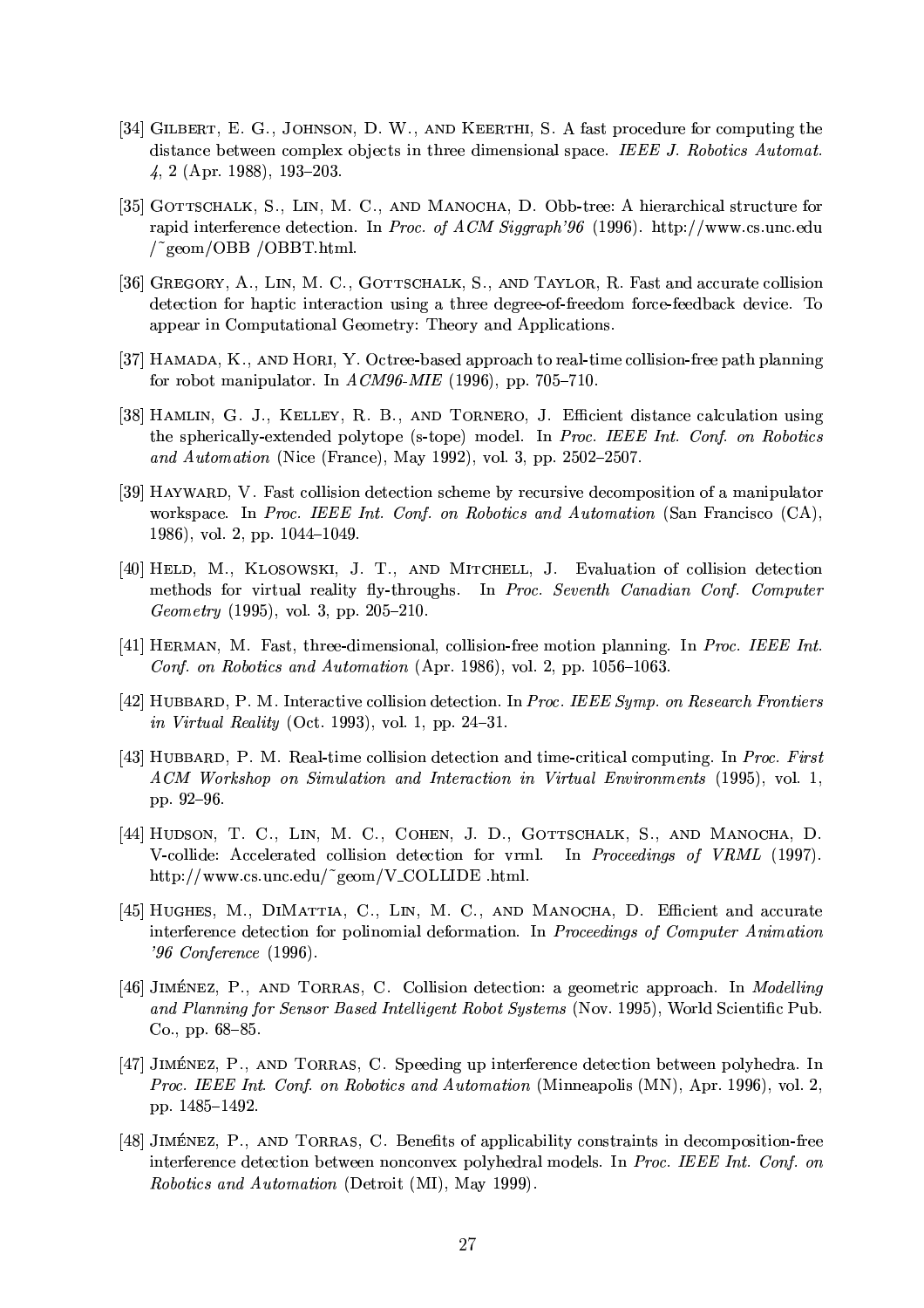- [49] KLOSOWSKI, J., HELD, M., MITCHELL, J., SOWIZRAL, H., AND ZIKAN, K. Efficient collision detection using bounding volume hierarchies of k-dops. IEEE Transactions on Visualization and Computer Graphics 4, 1 (1998).
- [50] KRISHNAN, S., GOPI, M., LIN, M., MANOCHA, D., AND PATTEKAR, A. Rapid and accurate contact determination between spline models using shelltrees. In Eurographics'98 (Leeds (UK), Mar. 1998).
- [51] LIN, M. C. Efficient Collision Detection for Animation and Robotics. PhD thesis, University of California, Berkeley, 1993.
- [52] LIN, M. C., AND CANNY, J. F. A fast algorithm for incremental distance calculation. In Proc. IEEE Int. Conf. on Robotics and Automation (Sacramento (CA), 1991), vol. 2, pp. 1008-1014.
- [53] LIN, M. C., AND GOTTSCHALK, S. Collision detection between geometric models: a survey. In IMA Conference on Mathematics of Surfaces (San Diego (CA), May 1998), vol. 1, pp. 602– 608.
- [54] LIN, M. C., MANOCHA, D., AND CANNY, J. F. Fast contact determination in dynamic environments. In Proc. IEEE Int. Conf. on Robotics and Automation (San Diego  $(CA)$ ). May 1994), vol. 1, pp. 602-608.
- [55] LIU, Y.-H., ARIMOTO, S., AND NOBORIO, H. A new solid model hsm and its application to interference detection between moving objects. J. Robotic Sys. 8, 1 (1991), 39–54.
- [56] MARTÍNEZ, B., DEL POBIL, A. P., AND PÉREZ, M. Very fast collision detection for practical motion planning. part i: The spatial representation. In Proc. IEEE Int. Conf. on *Robotics and Automation* (Leuven (Belgium), May 1998), vol. 1, pp. 624–629.
- [57] MEGIDDO, N., AND TAMIR, A. Linear time algorithms for some separable quadratic programming problems. Operations Research Letters 13, 4 (1993), 203-211.
- [58] MEYER, W. Distance between boxes: applications to collision detection and clipping. In *Proc. IEEE Int. Conf. on Robotics and Automation* (San Francisco (CA), Apr. 1986), vol. 1, pp. 597-602.
- [59] MIRTICH, B. V-clip: Fast and robust polyhedral collision detection. ACM Transactions on Graphics 17, 3 (1998), 177-208. http://www.merl.com/projects/vclip/.
- [60] MIRTICH, B., AND CANNY, J. Impulse-based dynamic simulation. In Proc. Workshop on *Algorithmic Foundations of Robotics* (1994).
- [61] MOORE, M., AND WILHELMS, J. Collision detection and response for computer animation.  $ACM$  Computer Graphics 22, 4 (1988), 289-298.
- [62] NAYLOR, B. F., AMATODES, J. A., AND THIBAULT, W. C. Merging bsp trees yields polyhedral set operations. In *Computer Graphics (SIGGRAPH90 Proc.)* (Dallas (TX), May 1990), vol. 24, pp. 115–124.
- [63] O'ROURKE, J., Ed. Computational Geometry in C. Second edition. Cambridge University Press, Cambridge, 1998.
- [64] OVERMARS, M. Point location in fat subdivisions. Information Processing letters  $44$  (1992),  $261 - 265.$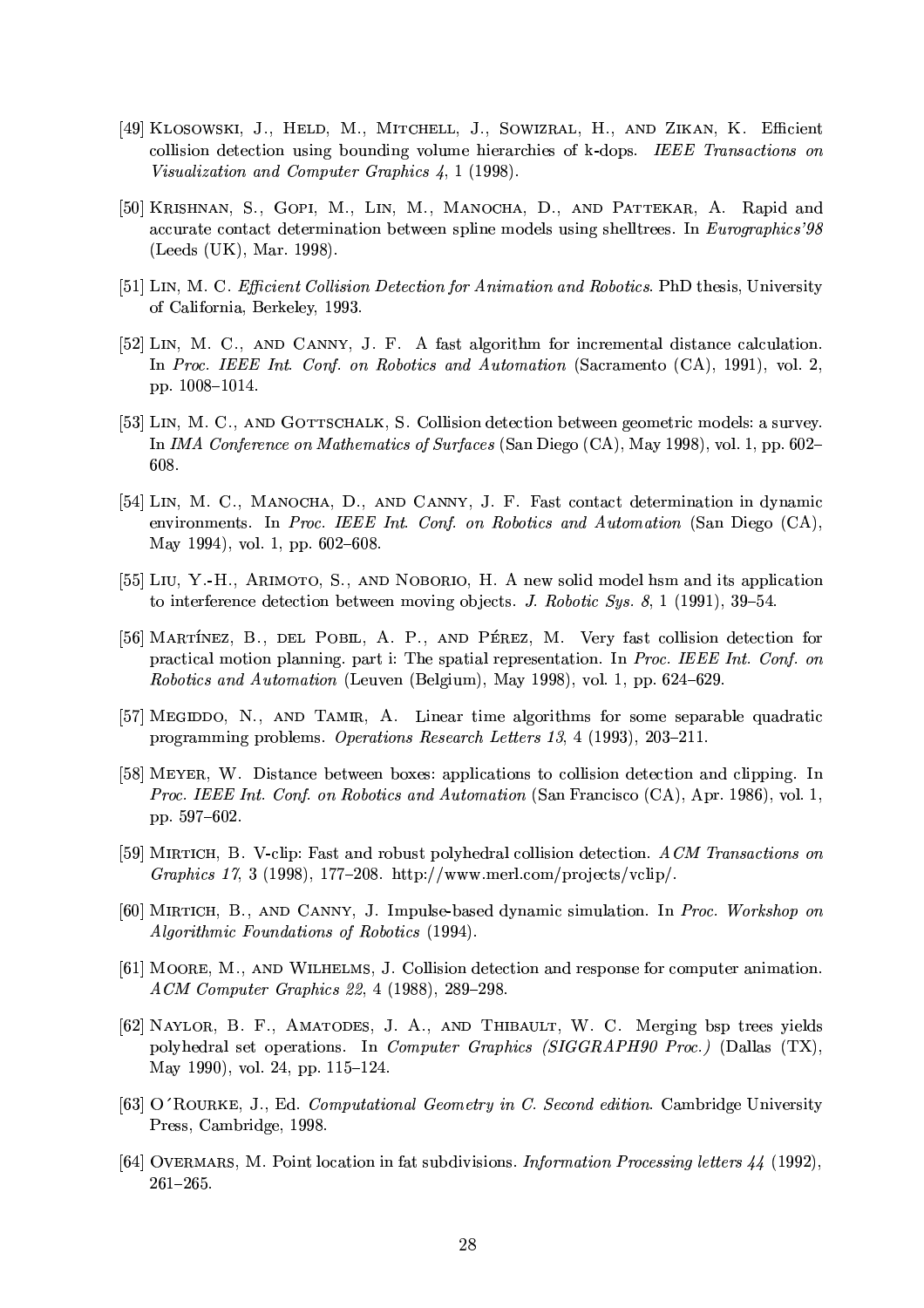- [65] PALMER, I. J., AND GRIMSDALE, R. L. Collision detection for animation using sphere-trees. Computer Graphics Forum  $14, 2$  (1995), 105-116.
- [66] PELLEGRINI, M. Stabbing and ray shooting in 3-space. In Proceedings of the 6thACM *Symposium on Computational Geometry* (1990), pp. 177–186.
- [67] PONAMGI, M. K., MANOCHA, D., AND LIN, M. C. Incremental algorithms for collision detection between solid models. In Proceedings of ACM/Siggraph Symposium on Solid *Modelling* (1995), vol. 1, pp. 293-304.
- [68] PONAMGI, M. K., MANOCHA, D., AND LIN, M. C. Incremental algorithms for collision detection between polygonal models. IEEE Trans. on Visualization and Comp. Graphics 3,  $1(1997), 51-64.$
- [69] QUINLAN, S. Efficient distance computation between non-convex objects. In *Proc. IEEE* Int. Conf. on Robotics and Automation (San Diego (CA), 1994), vol. 4, pp. 3324–3329.
- [70] RIMON, E., AND BOYD, S. P. Obstacle collision detection using best ellipsoid fit. *Journal* of Intelligent and Robotic Systems  $18$  (1997), 105-126.
- [71] SANCHETI, N. K., AND KEERTHI, S. S. Computation of certain measures of proximity between convex polytopes: a complexity viewpoint. In Proc. IEEE Int. Conf. on Robotics and Automation (Nice (France), May 1992), vol. 3, pp.  $2508-2513$ .
- [72] SCHÖMER, E., AND THIEL, C. Efficient collision detection for moving polyhedra. In Proc. of the Eleventh Annual Symp. on Computational Geometry (1995), pp. 51-60.
- [73] SNYDER, J. M., WOODBURY, A. R., FLEISCHER, K., CURRIN, B., AND BARR, A. H. Interval methods for multi-point collisions between time-dependent curved surfaces. In *Proc. of ACM Siggraph* (1993), pp. 321-334.
- [74] THIBAULT, W. C., AND NAYLOR, B. F. Set operations on polyhedra using binary space partitioning trees. ACM Computer Graphics 21, 4 (1987).
- [75] THOMAS, F. An approach to the movers problem that combines oriented matroid theory and algebraic geometry. In Proc. IEEE Int. Conf. on Robotics and Automation (Nagoya  $(J)$ , May 1995), vol. 3, pp. 2285–2293.
- [76] THOMAS, F., AND TORRAS, C. Interference detection between non-convex polyhedra revisited with a practical aim. In Proc. IEEE Int. Conf. on Robotics and Automation (San Diego (CA), May 1994), vol. 1, pp. 587–594.
- [77] THOMAS, F., TURNBULL, C., ROS, L., AND CAMERON, S. Computing signed distances between free-form objects. In Proc. IEEE Int. Conf. on Robotics and Automation (San Francisco  $(CA)$ , Apr. 2000).
- [78] TORNERO, J., HAMLIN, J., AND KELLEY, R. B. Spherical-object representation and fast distance computation for robotic applications. In Proc. IEEE Int. Conf. on Robotics and *Automation* (Sacramento (CA), Apr. 1991), vol. 2, pp.  $1602-1608$ .
- [79] TURK, G. Interactive collision detection for molecular graphics. Master's thesis, University of North Carolina, 1989.
- [80] TURNBULL, C., AND CAMERON, S. Computing distances between nurbs-defined convex objects. In Proc. IEEE Int. Conf. on Robotics and Automation (Leuven (Belgium), May 1998), pp.  $3686 - 3690$ .